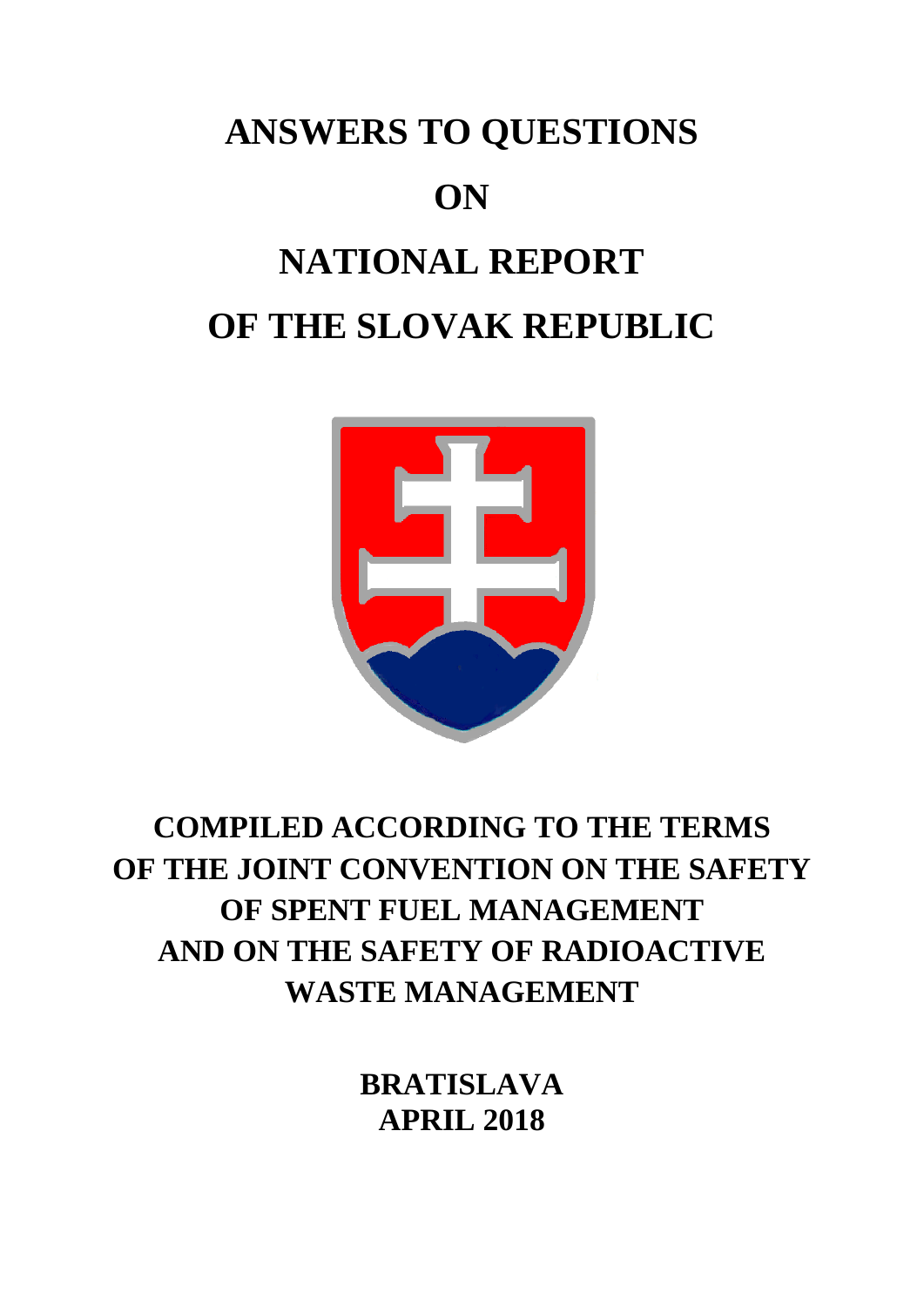| 1.      | Country<br><b>Czech Republic</b>                                                                                                                                                                                                                                                                               | Article<br>General                               | Ref. in National Report<br>V.4, 158; V.5, 159                                                                                                                                                                                                                                                                                                                                                                                                                                                                           |
|---------|----------------------------------------------------------------------------------------------------------------------------------------------------------------------------------------------------------------------------------------------------------------------------------------------------------------|--------------------------------------------------|-------------------------------------------------------------------------------------------------------------------------------------------------------------------------------------------------------------------------------------------------------------------------------------------------------------------------------------------------------------------------------------------------------------------------------------------------------------------------------------------------------------------------|
| Comment | Question/   Please check format of data published in Appendix V.4, V.5                                                                                                                                                                                                                                         |                                                  |                                                                                                                                                                                                                                                                                                                                                                                                                                                                                                                         |
| Answer  | On page 154 NS in English version published on the website of the UJD SR, it is<br>necessary to translate a description of the figure into English language and to correct<br>an index at volume units in appendices.<br>Inventory of Stored Spent Nuclear Fuel (tTK)<br>Annex IV.<br>(as at 31 December 2016) |                                                  |                                                                                                                                                                                                                                                                                                                                                                                                                                                                                                                         |
|         |                                                                                                                                                                                                                                                                                                                |                                                  |                                                                                                                                                                                                                                                                                                                                                                                                                                                                                                                         |
|         | 12000<br>10000<br>8000<br>Number of fuel cells<br>6000<br>4000<br>2624<br>2519<br>2516<br>2000<br>$\mathbf 0$<br>1. unit<br>3. unit<br>2. unit<br>NPP V-1<br>NPP V-2                                                                                                                                           | 2331<br>1008<br>4. unit<br>1. unit<br><b>EMO</b> | 11766<br>768<br>2. unit<br>Summary of<br>fuel cells in<br><b>ISFS</b>                                                                                                                                                                                                                                                                                                                                                                                                                                                   |
| 2.      | Country<br>Japan                                                                                                                                                                                                                                                                                               | Article<br>General                               | Ref. in National Report<br>$(Q$ page $7, 8, 34)$                                                                                                                                                                                                                                                                                                                                                                                                                                                                        |
|         |                                                                                                                                                                                                                                                                                                                |                                                  | Question/ $\ $ The report states that the National repository of low level radioactive waste (RU                                                                                                                                                                                                                                                                                                                                                                                                                        |
|         | Comment RAO) has been in operation since 1999 at the Mochove site. (@page7)                                                                                                                                                                                                                                    |                                                  |                                                                                                                                                                                                                                                                                                                                                                                                                                                                                                                         |
|         | 06/2016.(@page 8)<br>Is this understanding correct?                                                                                                                                                                                                                                                            |                                                  | But the report also says that the first module of repository for very low level waste<br>for disposal of VNAO from the decommissioning of NPP A1 was commissioned in<br>On the other hand, at page 34, it states that the National Repository for Radioactive<br>Waste (put into operation in 2001). These repositories seem two different facilities.                                                                                                                                                                  |
| Answer  | 2016. It involves two storage structures within one nuclear facility.                                                                                                                                                                                                                                          |                                                  | National repository of RAW consists of the low level waste (LLW) repository and the<br>very low level waste (VLLW) repository. Commissioning of the LLW repository was<br>permitted since 1999 by a Decision of the UJD SR (double-row I). Subsequently, in<br>2001 the ÚJD SR permitted a permanent operation of the double-row I of the LLW<br>repository. The erection of the VLLW repository $-1st$ stage – commenced at the end<br>of 2014. The first module of the VLLW repository was put into operation in June |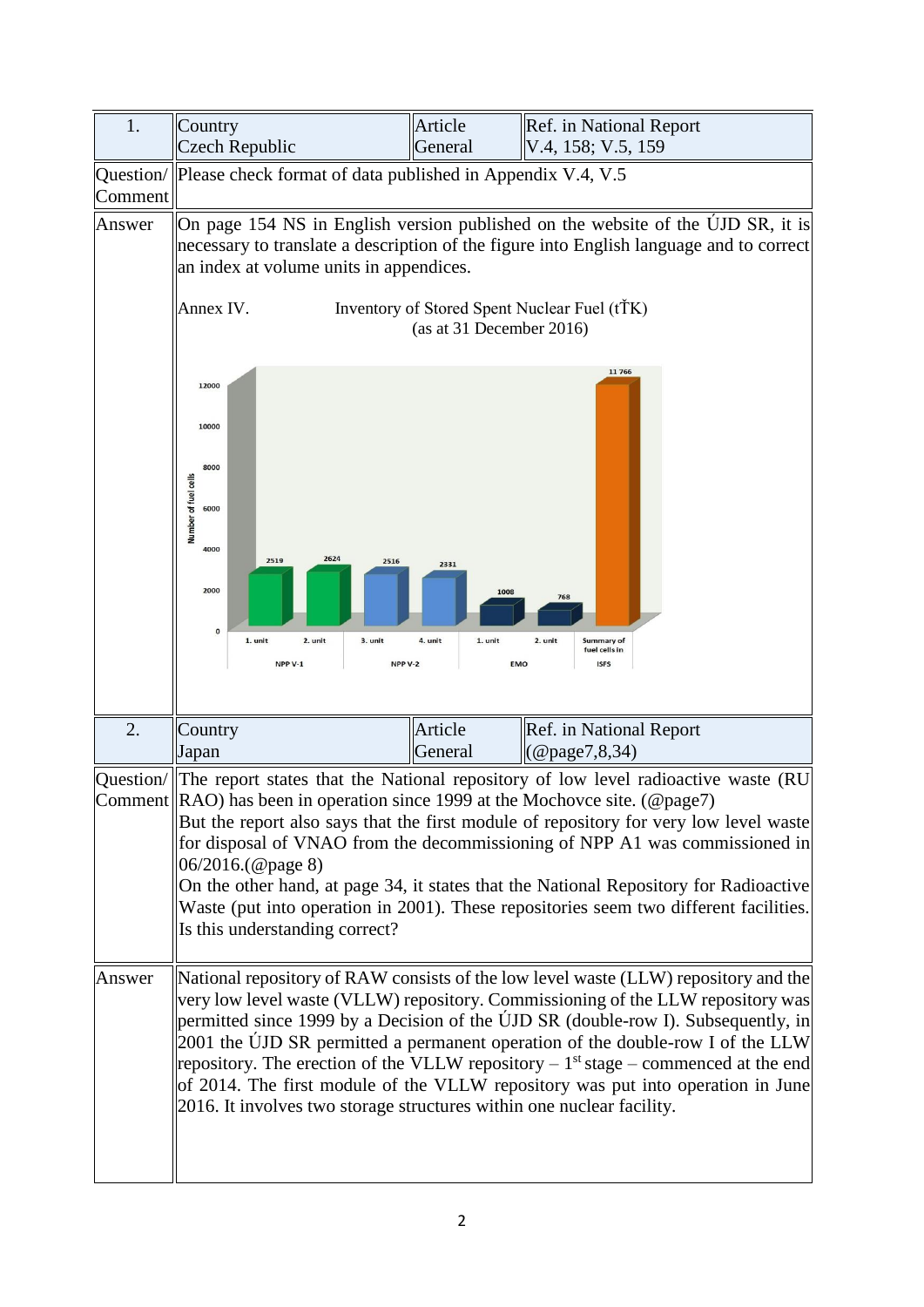| 3.                   | Country                                                                                                                                                                                                                                                                                                                                                                                                                                                                                                                             | Article            | Ref. in National Report                                                                                                                                                            |
|----------------------|-------------------------------------------------------------------------------------------------------------------------------------------------------------------------------------------------------------------------------------------------------------------------------------------------------------------------------------------------------------------------------------------------------------------------------------------------------------------------------------------------------------------------------------|--------------------|------------------------------------------------------------------------------------------------------------------------------------------------------------------------------------|
|                      | Japan                                                                                                                                                                                                                                                                                                                                                                                                                                                                                                                               | General            | page 12(B.1 No.5)                                                                                                                                                                  |
|                      | Question/ The report states development of national deep repository for direct disposal of spent<br>Comment nuclear fuel and radioactive waste at page $12(B.1 \text{ No.5})$ . Please elaborate what<br>technical evaluation and public acceptance activity did the Slovak Republic conduct<br>for the candidate of the repository.                                                                                                                                                                                                |                    |                                                                                                                                                                                    |
| Answer               | At present, the Slovak Republic is at initial stage in the process of selection of the<br>location of the deep repository and thus it has not performed the full range of activities<br>in relation to the repository location yet, neither the activities towards public in<br>candidate locations.                                                                                                                                                                                                                                |                    |                                                                                                                                                                                    |
| $\overline{4}$ .     | Country<br>Japan                                                                                                                                                                                                                                                                                                                                                                                                                                                                                                                    | Article<br>General | Ref. in National Report<br>page 30(D.2.3)                                                                                                                                          |
| Question/<br>Comment | The report states that the resultant product is also fibre-concrete container with<br>conditioned RAW with cementation at page $30(D.2.3)$ . Please elaborate the reason<br>why the Slovak Republic does not adopt drum but "fibre-concrete container".<br>Please provide information for following questions: what is the benefit of fibre-<br>concrete container comparing drum?; how long is the lifetime of fibre-concrete<br>container?; is it verified by test?; are the strength enough for container for solid<br>radwaste? |                    |                                                                                                                                                                                    |
| Answer               | Decision to use the fibre-concrete container was based on safety assessment of storing<br>the specific type of low level wastes, mainly from A1 NPP. The fibre-concrete<br>container has got a guaranteed lifetime/integrity of at minimum 300 years, high<br>stability and capability to prevent release of radioactive nuclides into environment.<br>Lifetime and quality tests (falling-weight tests, etc.) were verified/performed in<br>specialized and accredited workplaces.                                                 |                    |                                                                                                                                                                                    |
| 5.                   | Country<br>Japan                                                                                                                                                                                                                                                                                                                                                                                                                                                                                                                    | Article<br>General | Ref. in National Report<br>page $30(D.2.4)$                                                                                                                                        |
| Question/<br>Comment | The report states that the new IS RAW will be used exclusively for storage of Solid<br>or solidified RAW prior to their further treatment at facilities within JAVYS (storage<br>of liquid RAW or SNF will not be allowed in the proposed facility). That means IS<br>RAW should treats relatively high activity waste. Please elaborate the design policy<br>for the IS RAW such as protection of dispersion of radioactive particles, monitoring<br>of the environment inside the building.                                       |                    |                                                                                                                                                                                    |
| Answer               | In IS RAW, monitoring of radioactive aerosols in storage working environment is<br>provided, as well as monitoring of the equivalent dose rate in the premises of the<br>storage. On the basis of the design and performance of the stated measurement system,<br>decisions of regulatory authorities had been issued for operation.                                                                                                                                                                                                |                    |                                                                                                                                                                                    |
| 6.                   | Country<br>Japan                                                                                                                                                                                                                                                                                                                                                                                                                                                                                                                    | Article<br>General | <b>Ref.</b> in National Report<br>$(p12B.1\ No2)$                                                                                                                                  |
|                      |                                                                                                                                                                                                                                                                                                                                                                                                                                                                                                                                     |                    | Question/ The report starts that for SNF management it is not considered to export SNF for<br>Comment reprocessing to abroad and a subsequent return of products from reprocessing |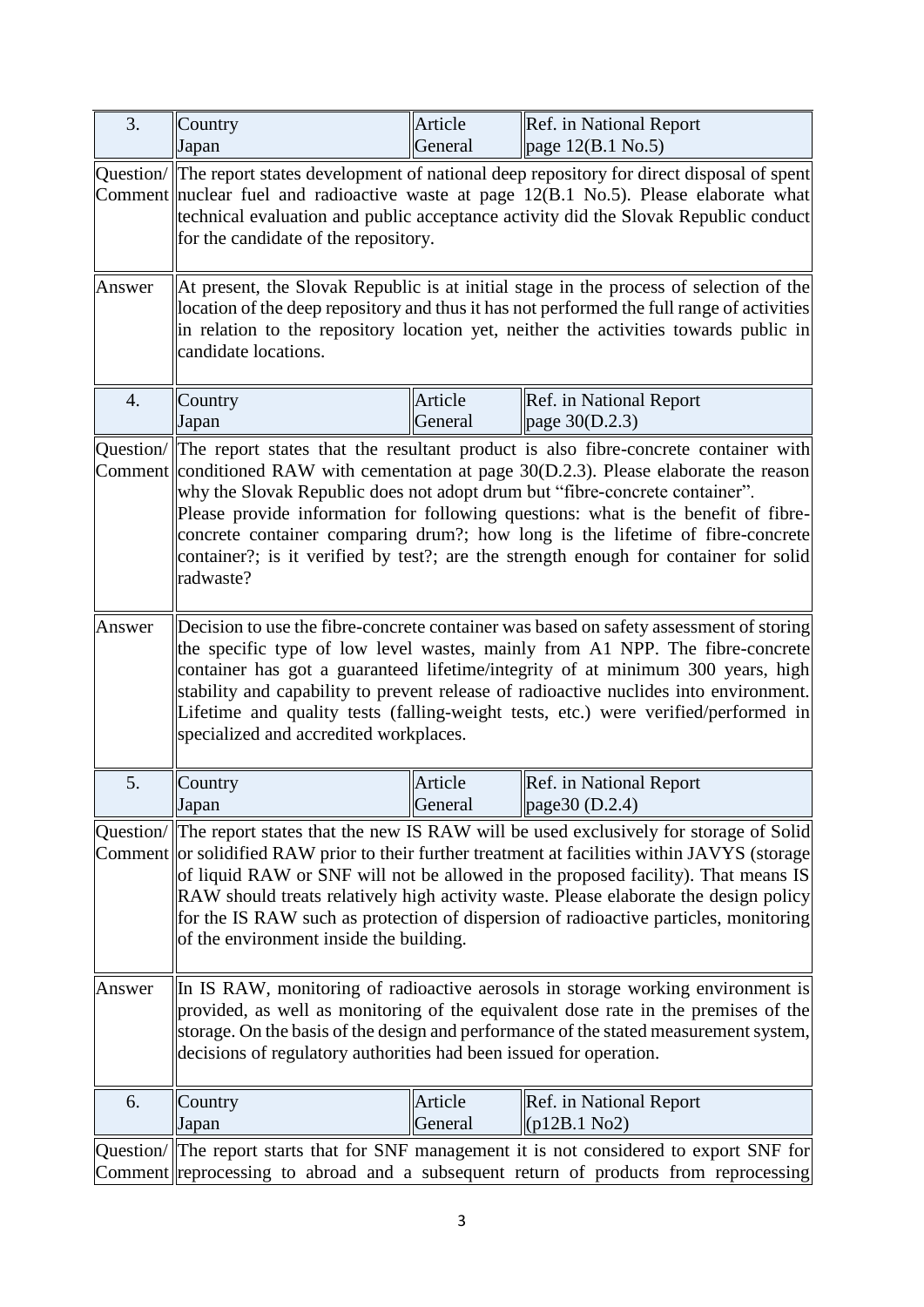|        | (Pu, U, high level radwaste) back to SR. (p12B.1 No2) And it also says that the whole<br>production of SNF from the NPP A1 was exported to the former USSR and then to<br>the Russian Federation until 1999.Small portion of SNF from WWER-440 reactors<br>was exported to the former USSR prior to 1987.<br>Did the product from reprocessing above SNF returned from Russia Federation?<br>How did those product disposed?                                                                                                                                                                                                                                                                                                                                                                                                                                                                                                   |                                                                                                                                                                                                                  |                                                                                                                                                                                    |  |
|--------|--------------------------------------------------------------------------------------------------------------------------------------------------------------------------------------------------------------------------------------------------------------------------------------------------------------------------------------------------------------------------------------------------------------------------------------------------------------------------------------------------------------------------------------------------------------------------------------------------------------------------------------------------------------------------------------------------------------------------------------------------------------------------------------------------------------------------------------------------------------------------------------------------------------------------------|------------------------------------------------------------------------------------------------------------------------------------------------------------------------------------------------------------------|------------------------------------------------------------------------------------------------------------------------------------------------------------------------------------|--|
|        |                                                                                                                                                                                                                                                                                                                                                                                                                                                                                                                                                                                                                                                                                                                                                                                                                                                                                                                                |                                                                                                                                                                                                                  |                                                                                                                                                                                    |  |
| Answer |                                                                                                                                                                                                                                                                                                                                                                                                                                                                                                                                                                                                                                                                                                                                                                                                                                                                                                                                | Stated SNF was transported to former USSR and consequently to Russian Federation<br>on the basis of relevant agreements without returning any products from the SNF<br>reprocessing back to the Slovak Republic. |                                                                                                                                                                                    |  |
| 7.     | Country<br>Japan                                                                                                                                                                                                                                                                                                                                                                                                                                                                                                                                                                                                                                                                                                                                                                                                                                                                                                               | Article<br>5                                                                                                                                                                                                     | Ref. in National Report<br>103                                                                                                                                                     |  |
|        | IAEA.                                                                                                                                                                                                                                                                                                                                                                                                                                                                                                                                                                                                                                                                                                                                                                                                                                                                                                                          |                                                                                                                                                                                                                  | Question/  Please provide more information or examples how to increase safety of fuel<br>Comment management facilities in response to the recommendations by the SR regulators and |  |
| Answer | The company JAVYS, a.s. performs all the activities of the SNF management in<br>compliance with valid legal regulations of the SR and EU as well as recommendations<br>from the Slovak regulatory authorities respecting the related IAEA documents. An<br>example is given in Chapter D.1.2 which describes safety measures implemented at<br>the ISFS.                                                                                                                                                                                                                                                                                                                                                                                                                                                                                                                                                                       |                                                                                                                                                                                                                  |                                                                                                                                                                                    |  |
| 8.     | Country<br><b>United States of America</b>                                                                                                                                                                                                                                                                                                                                                                                                                                                                                                                                                                                                                                                                                                                                                                                                                                                                                     | Article                                                                                                                                                                                                          | Ref. in National Report<br>Section K.1 pg. 141                                                                                                                                     |  |
|        | Question/ For the storage facility at Bohunice, there are plans to add dry storage capacity. What<br>Comment type of dry storage technology is planned for this facility? Will an environmental<br>impact analysis be conducted to examine the effects of this new construction, allowing<br>for public input?                                                                                                                                                                                                                                                                                                                                                                                                                                                                                                                                                                                                                 |                                                                                                                                                                                                                  |                                                                                                                                                                                    |  |
| Answer | To expand the SNF storage capacity in Jaslovské Bohunice, the technology of dry<br>storage will be implemented by storing of SNF in hermetically sealed canisters stored<br>in fibre-concrete underground boxes with natural cooling air ventilation.<br>The Environmental Impact Assessment was performed within an EIA process which<br>commenced in June 2014. The process of environmental impact assessment continued<br>by trans-boundary assessment. Public discussion on assessment of possible effects of<br>the proposed activity was carried in Budapest in compliance with the Espoo<br>Convention. Hungary and Austria actively participated in the process.<br>The assessment process has been finished by issuing the Final Statement of the<br>Ministry of Environment of the SR No. $1604/2016 - 3.4$ /hp dated 11.2.2016.<br>Completion of SNF storage capacity shall serve for the long-term storage of SNF |                                                                                                                                                                                                                  |                                                                                                                                                                                    |  |
|        | produced in all nuclear power plants in the Slovak Republic.                                                                                                                                                                                                                                                                                                                                                                                                                                                                                                                                                                                                                                                                                                                                                                                                                                                                   |                                                                                                                                                                                                                  | On the basis of the results on the environmental impact assessment, "Enlargement of                                                                                                |  |
|        |                                                                                                                                                                                                                                                                                                                                                                                                                                                                                                                                                                                                                                                                                                                                                                                                                                                                                                                                |                                                                                                                                                                                                                  | the SNF storage capacity by dry storing with structural connection to the existing ISFS<br>building using the storage containers (canisters) for the maximum of 85 pcs of SNF      |  |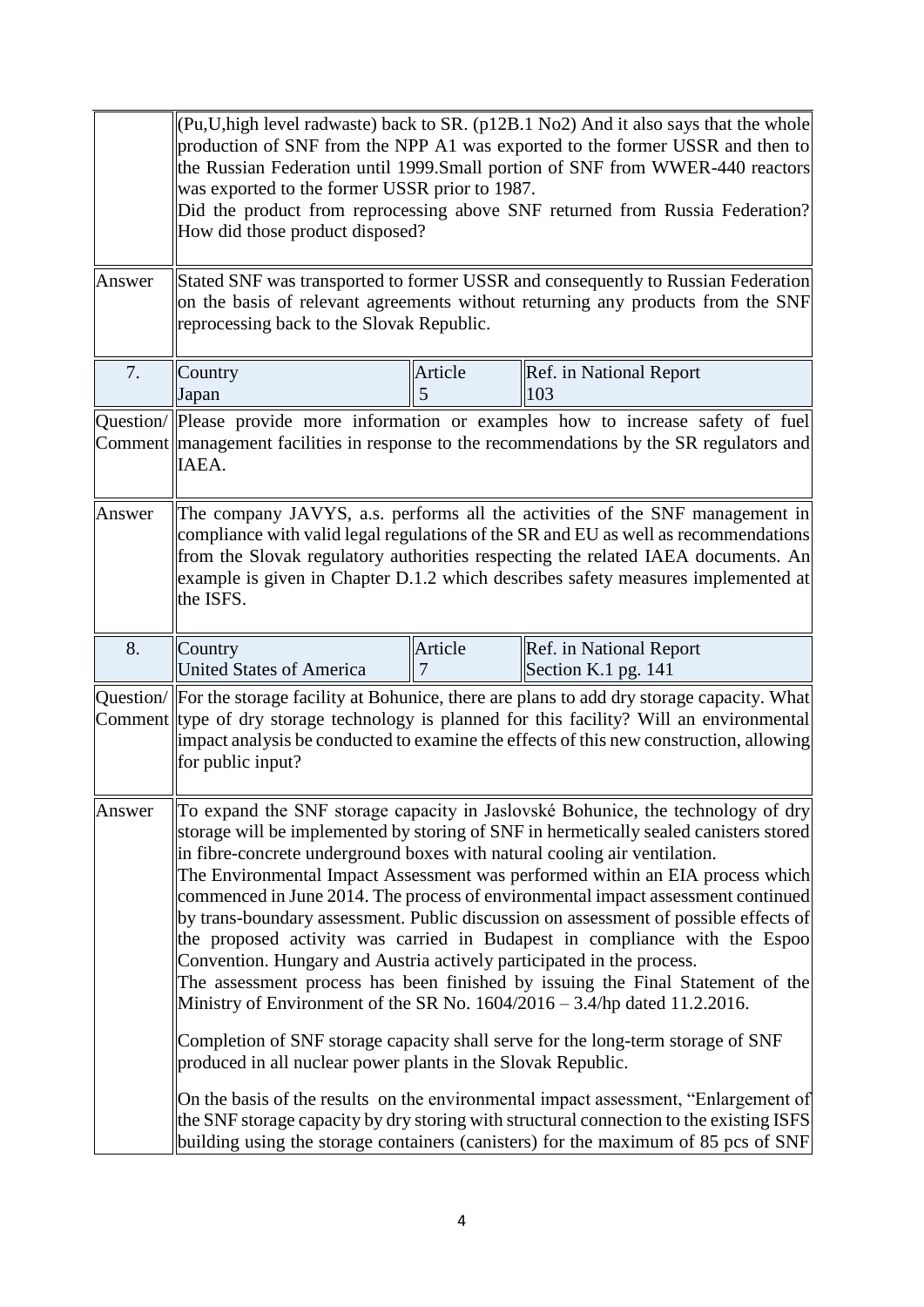|        | recommended for the purposes of storage capacity completion.                                                                                                                                                                                                                                                                                                                                                                                                                                                                                                                                                                                                                  |         | assemblies placed into the fibre-concrete storage modules of SNF storage" was                                                                                                                                                                                                                                                                                                                                                                                                                                                                                                                                                                                                                                                                                                                                                                                                                                                                                                                                                                                                                                                                                                                                                                                                                                                                                               |  |
|--------|-------------------------------------------------------------------------------------------------------------------------------------------------------------------------------------------------------------------------------------------------------------------------------------------------------------------------------------------------------------------------------------------------------------------------------------------------------------------------------------------------------------------------------------------------------------------------------------------------------------------------------------------------------------------------------|---------|-----------------------------------------------------------------------------------------------------------------------------------------------------------------------------------------------------------------------------------------------------------------------------------------------------------------------------------------------------------------------------------------------------------------------------------------------------------------------------------------------------------------------------------------------------------------------------------------------------------------------------------------------------------------------------------------------------------------------------------------------------------------------------------------------------------------------------------------------------------------------------------------------------------------------------------------------------------------------------------------------------------------------------------------------------------------------------------------------------------------------------------------------------------------------------------------------------------------------------------------------------------------------------------------------------------------------------------------------------------------------------|--|
|        | Description of the proposed SNF storage                                                                                                                                                                                                                                                                                                                                                                                                                                                                                                                                                                                                                                       |         |                                                                                                                                                                                                                                                                                                                                                                                                                                                                                                                                                                                                                                                                                                                                                                                                                                                                                                                                                                                                                                                                                                                                                                                                                                                                                                                                                                             |  |
|        | The building of dry interim storage will be connected to the existing ISFS through<br>connecting corridor to the operational part thus forming one closed building. Storing<br>part of the wet storage will not be structurally affected. Technical solution of dry<br>storage will be performed by structural interconnection with the existing civil building<br>of the ISFS. By storing the SNF in the existing ISFS storage pools the active cooling<br>necessary for high burn-up spent fuel will be provided. After necessary period of<br>cooling it will be possible to efficiently secure its long-term storage by dry method by<br>means of passive cooling system. |         |                                                                                                                                                                                                                                                                                                                                                                                                                                                                                                                                                                                                                                                                                                                                                                                                                                                                                                                                                                                                                                                                                                                                                                                                                                                                                                                                                                             |  |
|        | following main fucntions:<br>safe retention of radioactive substances;<br>$\bullet$<br>securing undercriticality of the stored fuel;<br>securing fuel cooling and residual heat removal.                                                                                                                                                                                                                                                                                                                                                                                                                                                                                      |         | Dry storage system in building constructions ("vault" system) is considered as an<br>underground fibre-concrete construction of the cell type. Heat removal will be secured<br>by natural convection of air through the entry and exit inner walls of the cells and the<br>vent stack. Shielding will be secured by a construction of the storage cell itself. Each<br>storage cell will contain several metal canisters where the spent nuclear fuel will be<br>stored. Vertical metal canisters will be placed in concrete modules on beds adjusted<br>for the cooling air circulation preventing the cumulation of potential condensed water.<br>The upper part of these canisters will be equipped with massive stopper embedded in<br>the upper vaulted construction designed to be resistant to loads when loading the<br>canister to the cell as well as in case of heavy object fall into the storage area. Canister<br>will be represented by metal storage cylinders with the inner structure consisting of<br>absorption capsules of the same construction as in case of compact containers with<br>defined number of fuel assemblies. Absorption capsules will ensure both fixation of<br>placing the fuel assembly as well as undercriticality of the stored fuel. The fuel<br>assemblies will be stored in dry inert atmosphere and canister shall ensure the |  |
| 9.     | Country                                                                                                                                                                                                                                                                                                                                                                                                                                                                                                                                                                                                                                                                       | Article | Ref. in National Report                                                                                                                                                                                                                                                                                                                                                                                                                                                                                                                                                                                                                                                                                                                                                                                                                                                                                                                                                                                                                                                                                                                                                                                                                                                                                                                                                     |  |
|        | Japan<br>contributed to safety improvement significantly.<br>practice to CG session in 6RM.                                                                                                                                                                                                                                                                                                                                                                                                                                                                                                                                                                                   | 9.6     | 113<br>Question/ National Report states every operational event is recorded and systematically<br>Comment assessed. Result of such assessment seems to be an element of corrective measures.<br>Considering corrective measures for operational event can be a good reference for<br>other CPs which face similar event, we would like to ask to provide some examples<br>of operational events and corrective measures that Slovakia's experience in this<br>reporting period. In particular, it is appreciate if Slovakia provide examples which<br>Please note that this question expects answer which provides candidate of good                                                                                                                                                                                                                                                                                                                                                                                                                                                                                                                                                                                                                                                                                                                                        |  |
| Answer |                                                                                                                                                                                                                                                                                                                                                                                                                                                                                                                                                                                                                                                                               |         | During the reporting period, there were no operational events being recorded at the<br>JAVYS, a.s. nuclear facilities, which should have been reported to the regulatory<br>authorities. All events with minor safety significance were out of the INES scale.                                                                                                                                                                                                                                                                                                                                                                                                                                                                                                                                                                                                                                                                                                                                                                                                                                                                                                                                                                                                                                                                                                              |  |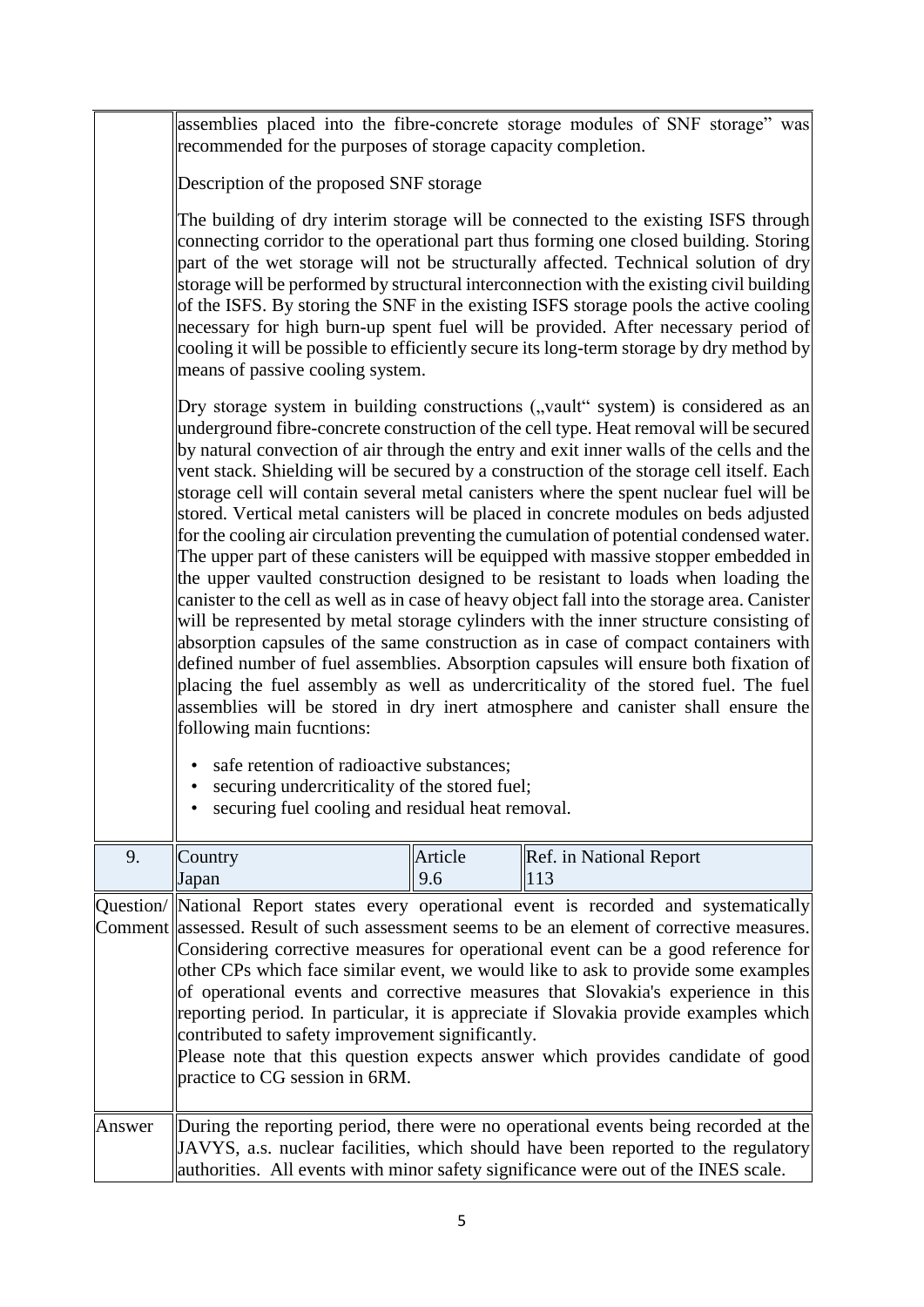| 10.    | Country<br>France                                                 | Article<br>10 | Ref. in National Report<br>Section G - page 115                                                                                                                                                                                                                                                                                                                                                                                                                                                                                                                                                                                                                                                                                                                                                                         |
|--------|-------------------------------------------------------------------|---------------|-------------------------------------------------------------------------------------------------------------------------------------------------------------------------------------------------------------------------------------------------------------------------------------------------------------------------------------------------------------------------------------------------------------------------------------------------------------------------------------------------------------------------------------------------------------------------------------------------------------------------------------------------------------------------------------------------------------------------------------------------------------------------------------------------------------------------|
|        |                                                                   |               |                                                                                                                                                                                                                                                                                                                                                                                                                                                                                                                                                                                                                                                                                                                                                                                                                         |
| Answer | commission), regulatory bodies involved in the decision)?         |               | Question/ Regarding the disposal of spent nuclear fuel, Slovakia follows a "dual track<br>Comment   approach", that may lead either to a direct disposal of the spent fuel in Slovakia, or to<br>its disposal in an international repository. Slovakia specifies that a decision will be<br>made by 2020 to continue or to abandon the possibility of an international repository.<br>Could Slovakia provide elements concerning the process that will lead to this decision<br>(milestones, countries involved in the discussion and form of this discussion (such as<br>The decision on continuation or abandonment of the possibility of international                                                                                                                                                               |
|        | investigated.                                                     |               | repository depends both on confirmation of suitability of at minimum one location in<br>the Slovak Republic for building the deep repository, as well as on cooperation with<br>surrounding/affected states, where it would be possible to build such repository. So<br>far the preliminary discussions were carried out with the Czech Republic and the<br>possibilities of cooperation in the field of deep repository development are                                                                                                                                                                                                                                                                                                                                                                                |
| 11.    | Country<br>Hungary                                                | Article<br>10 | Ref. in National Report<br>G6, page 116                                                                                                                                                                                                                                                                                                                                                                                                                                                                                                                                                                                                                                                                                                                                                                                 |
|        | international deep geological repository site?                    |               | Question/ Section G6 of the report explains that there are two types strategies for the disposal of<br>Comment spent nuclear fuel. One of them is a national deep repository for direct disposal of<br>spent fuel and radioactive waste. Another possibility is an international deep<br>repository, jointly owned and operated by several countries under relevant<br>international treaties, to evaluate in complexity the idea of joint international deep<br>repository. It is stated in the report that "The National Program for the development<br>of international repositories proposes [] by 2020 to evaluate the developments in the<br>given area and based on this development to make a decision". Could you inform us<br>about the necessary conditions for Slovakia to continue the investigation of an |
| Answer | investigated.                                                     |               | The decision on continuation or abandonment of the possibility of international<br>repository depends both on confirmation of suitability of at minimum one location in<br>the Slovak Republic for building the deep repository, as well as on cooperation with<br>surrounding/affected states, where it would be possible to build such repository. So<br>far the preliminary discussions were carried out with the Czech Republic and the<br>possibilities of cooperation in the field of deep repository development are                                                                                                                                                                                                                                                                                             |
| 12.    | Country<br>Ukraine                                                | Article<br>10 | Ref. in National Report<br>G 6, p.114-115                                                                                                                                                                                                                                                                                                                                                                                                                                                                                                                                                                                                                                                                                                                                                                               |
|        | was organized and the public contribution was taken into account? |               | Question/ Which organization and institutions were involved in development and agreement of<br>Comment National policy and National program for RW and SF management in Slovak<br>Republic according to Directive 2011/70 EURATOM? How the public involvement                                                                                                                                                                                                                                                                                                                                                                                                                                                                                                                                                           |
| Answer |                                                                   |               | Transposition of the Directive No. 2011/70/EURATOM was carried out through the<br>both Atomic Act and the Act on National Nuclear Fund. Pursuant to Act on National                                                                                                                                                                                                                                                                                                                                                                                                                                                                                                                                                                                                                                                     |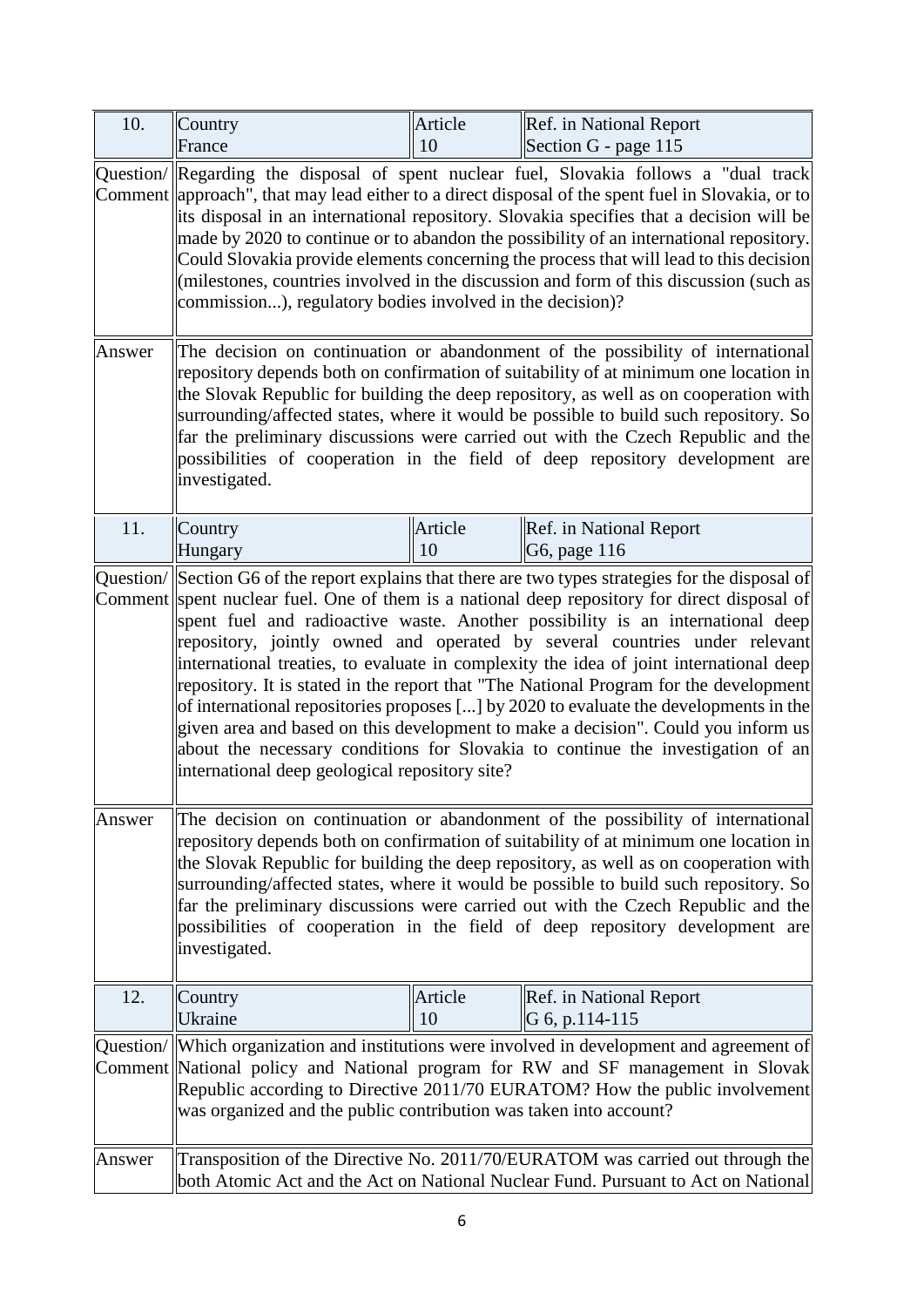|         | Nuclear Fund, the Board of Governors, as the highest executive body of the fund, is<br>responsible for drawing up the National Policy and the National Program in<br>cooperation with all relevant license holders.<br>The Slovak Republic had a National strategy for the back end of nuclear energy since<br>2006, it means 5 years before the Directive No. 2011/70/EURATOM was issued and                                                                                                                                                                                                                                                                                                                                                                                                                                                                                                                                                                                                                                                                                                                                                                                                                                                                                                                                                                                                                                                                                                                                                                                                                                                                                                                                                                                                                                                                                                                                                                                                                                                                                                                                                                                                                                                                                                                                                                                                                                                                      |
|---------|--------------------------------------------------------------------------------------------------------------------------------------------------------------------------------------------------------------------------------------------------------------------------------------------------------------------------------------------------------------------------------------------------------------------------------------------------------------------------------------------------------------------------------------------------------------------------------------------------------------------------------------------------------------------------------------------------------------------------------------------------------------------------------------------------------------------------------------------------------------------------------------------------------------------------------------------------------------------------------------------------------------------------------------------------------------------------------------------------------------------------------------------------------------------------------------------------------------------------------------------------------------------------------------------------------------------------------------------------------------------------------------------------------------------------------------------------------------------------------------------------------------------------------------------------------------------------------------------------------------------------------------------------------------------------------------------------------------------------------------------------------------------------------------------------------------------------------------------------------------------------------------------------------------------------------------------------------------------------------------------------------------------------------------------------------------------------------------------------------------------------------------------------------------------------------------------------------------------------------------------------------------------------------------------------------------------------------------------------------------------------------------------------------------------------------------------------------------------|
|         | 9 years before the obligation to have this kind of document introduced by the directive.<br>National Programme (historical overview)<br>The Slovak Government approved the "Strategy for the back-end of the nuclear<br>energy in SR" by its Resolution No. 328 at its session held on 21 May 2008.<br>Provisions of Section 3 par. 2 sub-par. D) of the Act No. 238 on the NNF requires the<br>Board of Trustees of NNF to submit a draft Strategy update to the Ministry of<br>Economy every five years.<br>The updated document was made public on the web pages of the MŽP SR, MH SR<br>and the NNF (including in mass media) in late 2012. The above mentioned web sites<br>published the entire updated "Strategy for the back-end of peaceful uses of nuclear<br>energy in the Slovak Republic."<br>During the screening procedure no comments have been delivered. The public did not<br>comment during the screening procedure specifically. A public hearing was held on<br>22 January 2013.<br>The Strategy for the back-end of peaceful uses of nuclear energy in the Slovak<br>Republic was approved by the Government by its Resolution No. 26/2014.<br>Following the publication of the Council Directive 2011/70/Euratom establishing a<br>Community framework for the responsible and safe management of spent fuel and<br>radioactive waste and its transposition by the Act No. 143/2013 Coll. The Board of<br>Trustees of NNF decided to prepare an update of the document "Strategy for the back-<br>end of peaceful uses of nuclear energy in the Slovak Republic".<br>The Ministry of Economy, in cooperation with the Ministry of Environment according<br>to the Act No. 24/2006 Coll. And after the completion of the screening procedure<br>issued a decision that the update of the "Strategy for the back-end of peaceful uses of<br>nuclear energy in the Slovak Republic" shall no longer be reviewed according to the<br>Act No. 24/2006 Coll. On environmental impact assessment.<br>The updated "Strategy for the back-end of peaceful uses of nuclear energy in the<br>Slovak Republic" according to the Act No. 143/2013 Coll. (transposing Directive No.<br>2011/70/Euratom) was approved by the Government Resolution No. 387/2015<br>entitled "National Policy and the National Programme" which replaced the previously<br>valid "Strategy for the back-end of peaceful uses of nuclear energy in the Slovak<br>Republic". |
| 13.     | Article<br>Ref. in National Report<br>Country<br><b>United States of America</b><br>10<br>Section G.6 pg. 115                                                                                                                                                                                                                                                                                                                                                                                                                                                                                                                                                                                                                                                                                                                                                                                                                                                                                                                                                                                                                                                                                                                                                                                                                                                                                                                                                                                                                                                                                                                                                                                                                                                                                                                                                                                                                                                                                                                                                                                                                                                                                                                                                                                                                                                                                                                                                      |
| Comment | Question/ What are the key assumptions regarding activities that allow for the milestone<br>schedules to be met for disposal of spent fuel, and how will completion of schedule<br>milestones be monitored?                                                                                                                                                                                                                                                                                                                                                                                                                                                                                                                                                                                                                                                                                                                                                                                                                                                                                                                                                                                                                                                                                                                                                                                                                                                                                                                                                                                                                                                                                                                                                                                                                                                                                                                                                                                                                                                                                                                                                                                                                                                                                                                                                                                                                                                        |
| Answer  | One of the key assumptions related to the activities enabling the fulfilment of the<br>planned milestones for the management of the spent nuclear fuel is the completion of<br>the storage capacity for SNF in Jaslovské Bohunice (see Chapter 1.2 of the NR on                                                                                                                                                                                                                                                                                                                                                                                                                                                                                                                                                                                                                                                                                                                                                                                                                                                                                                                                                                                                                                                                                                                                                                                                                                                                                                                                                                                                                                                                                                                                                                                                                                                                                                                                                                                                                                                                                                                                                                                                                                                                                                                                                                                                    |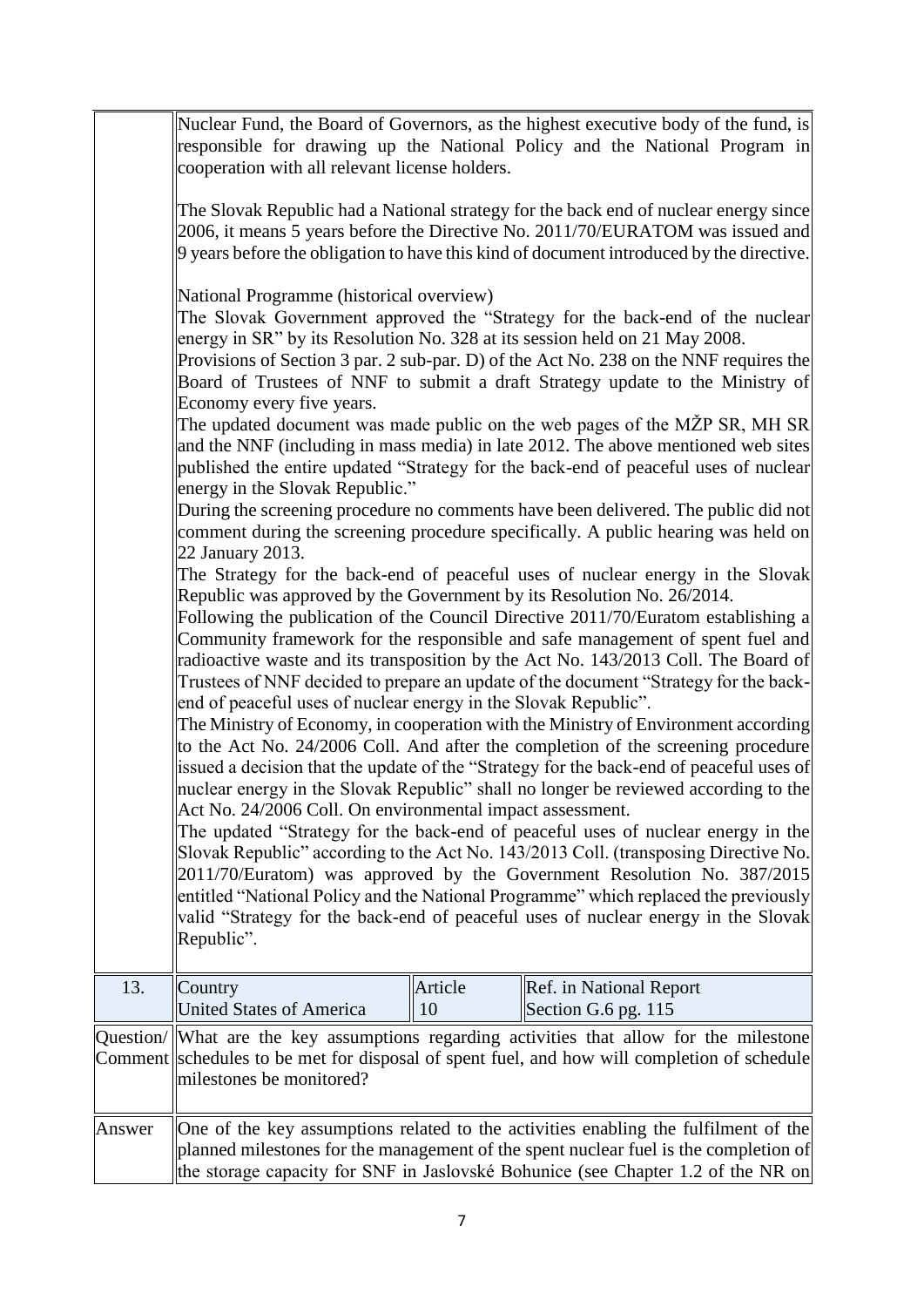|        | "Increasing storage capacity for SNF") and confirmation of the suitability of the<br>locality for placing of deep repository and its acceptance by public. Monitoring of<br>milestones fulfilment will be performed within the regular evaluation of the tasks of<br>the "National policy for spent fuel management and radioactive waste management"<br>in line with EU requirements stated in the Council Directive 2011/EURATOM<br>from 19 <sup>th</sup> July 2011, establishing a community framework for responsible and safe<br>management of spent fuel and radioactive waste.                                                                                                                                                                                                                                                                                                       |               |                                                                                        |  |
|--------|---------------------------------------------------------------------------------------------------------------------------------------------------------------------------------------------------------------------------------------------------------------------------------------------------------------------------------------------------------------------------------------------------------------------------------------------------------------------------------------------------------------------------------------------------------------------------------------------------------------------------------------------------------------------------------------------------------------------------------------------------------------------------------------------------------------------------------------------------------------------------------------------|---------------|----------------------------------------------------------------------------------------|--|
| 14.    | Country<br>France                                                                                                                                                                                                                                                                                                                                                                                                                                                                                                                                                                                                                                                                                                                                                                                                                                                                           | Article<br>13 | Ref. in National Report<br>Section A - page 9                                          |  |
|        | Question/ Slovakia mentions documents that have been produced regarding the public<br>Comment involvement strategy in the site selection process for a deep repository.<br>Could Slovakia present the main outcomes of these documents? In particular, could<br>Slovakia detail how the public will practically be involved in the decision process?                                                                                                                                                                                                                                                                                                                                                                                                                                                                                                                                        |               |                                                                                        |  |
| Answer | The following outputs/documents have been developed for the public involvement<br>strategy purposes in respect of the deep repository site selection process within the<br>project "Deep Repository" – site selection – $1st$ stage:<br>public relations strategy for the field of deep repository development in the<br>SR and the analysis of possibilities of economic as well as non-economic tools<br>in order to support the deep repository execution,<br>information and promotional materials on deep repository development,<br>organization of meetings with affected municipalities,<br>draft of legislation for encouraging of concerned municipalities during the<br>performance of survey works and after the deep repository locating.<br>Public will be involved in the process of the deep repository site selection in<br>compliance with the above-mentioned documents. |               |                                                                                        |  |
| 15.    | Country<br>Ref. in National Report<br>Article<br>Slovenia<br>16<br>H, p. 123                                                                                                                                                                                                                                                                                                                                                                                                                                                                                                                                                                                                                                                                                                                                                                                                                |               |                                                                                        |  |
|        | Comment operational period of the Mochovce repository, if so, what are they?                                                                                                                                                                                                                                                                                                                                                                                                                                                                                                                                                                                                                                                                                                                                                                                                                |               | Question/ Did you set the authorized limits of radioactive gaseous releases during the |  |
| Answer | In respect to the fact that only solid or solidified RAW in fibre concrete containers<br>(FCC) are being stored in National Radwaste Repository. Whereas the FCC with<br>waste do not contain substances creating conditions for microbiological<br>decomposition and development of gases it is not necessary to set the limits for<br>radioactive gases releases.                                                                                                                                                                                                                                                                                                                                                                                                                                                                                                                         |               |                                                                                        |  |
| 16.    | Country<br>Ukraine                                                                                                                                                                                                                                                                                                                                                                                                                                                                                                                                                                                                                                                                                                                                                                                                                                                                          | Article<br>16 | Ref. in National Report<br>H 6.5, p.125                                                |  |
|        | Question/  Please describe more in detail the approaches for RW characterization in Slovak<br>Comment Republic (characterization stages and procedures, characterization parameters, etc.).                                                                                                                                                                                                                                                                                                                                                                                                                                                                                                                                                                                                                                                                                                 |               |                                                                                        |  |
| Answer | the following steps:                                                                                                                                                                                                                                                                                                                                                                                                                                                                                                                                                                                                                                                                                                                                                                                                                                                                        |               | In JAVYS, a.s. the RAW characterisation system is being implemented consisting of      |  |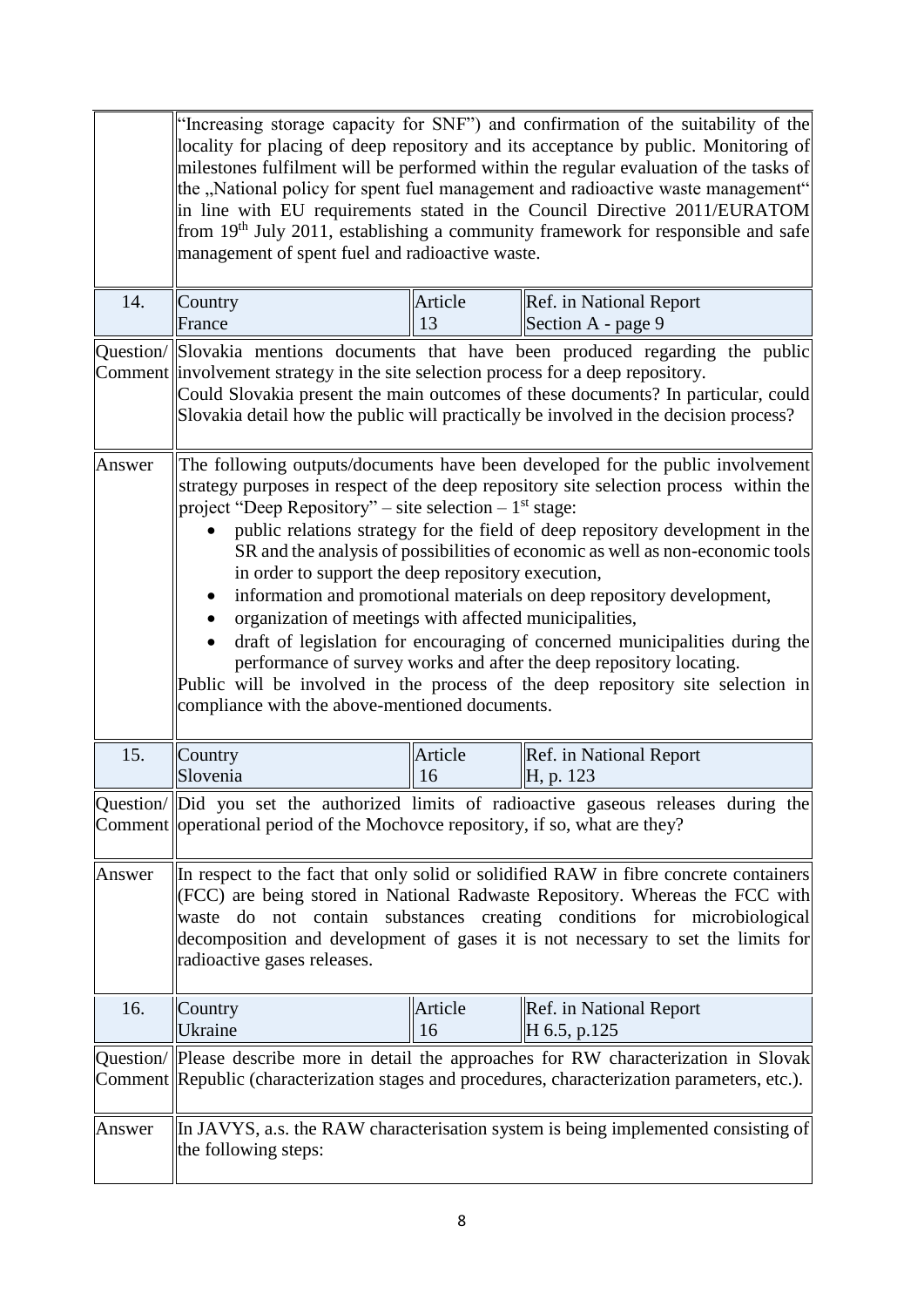|        | <b>Establishing the RAW radiological parameters</b><br>A.<br>Destructive analytical methods for definition of radionuclide vectors<br>1.<br>for given type of RAW consisting of:<br>representative sampling of given RAW<br>modification to appropriate form<br>$\blacksquare$<br>radiochemical analysis of sample (gamma spectrometry, alpha<br>$\blacksquare$<br>spectrometry, liquid scintillation spectrometry)<br>evaluation of the analysis results<br>$\blacksquare$<br>calculation of conversion factors for setting the radionuclides<br>difficult to measure in relation to reference radionuclides<br>2. Non-destructive analytical methods for definition of RAW activity<br>in the approved packaging form consisting of:<br>defining the activity of reference RAW radionuclides in the approved<br>packaging form by measurement on gamma scanner<br>calculation of activity of the radionuclides difficult to measure on the<br>basis of the known activity of reference radionuclides and conversion |
|--------|-----------------------------------------------------------------------------------------------------------------------------------------------------------------------------------------------------------------------------------------------------------------------------------------------------------------------------------------------------------------------------------------------------------------------------------------------------------------------------------------------------------------------------------------------------------------------------------------------------------------------------------------------------------------------------------------------------------------------------------------------------------------------------------------------------------------------------------------------------------------------------------------------------------------------------------------------------------------------------------------------------------------------|
|        | factors for the selected hard-to-measure radionuclides<br>defining the activity of selected RAW alpha nuclides in the approved<br>packaging form using a method of passive neutron measurement<br>(alpha scanner) for RAW containing transuranium elements<br>B.<br><b>Establishing chemical and physic-chemical RAW parameters</b><br>direct measurement of chemical parameters in samples (e.g. pH,<br>conductivity)<br>defining the concentration of selected anions in samples (titration,<br>UV-VIS spectrophotometry)<br>defining the concentration of selected kations in samples (atomic<br>absorption spectrometry)<br>defining the extractability index of solidified RAW<br>$\blacksquare$<br>defining the compressive strength of solidified RAW                                                                                                                                                                                                                                                          |
| 17.    | Article<br>Ref. in National Report<br>Country<br>Czech Republic<br>H.7.2, 127-128<br>17                                                                                                                                                                                                                                                                                                                                                                                                                                                                                                                                                                                                                                                                                                                                                                                                                                                                                                                               |
|        | Question/ What activities will be performed during passive institutional control period and how<br>Comment are they defined in Slovak legal framework?                                                                                                                                                                                                                                                                                                                                                                                                                                                                                                                                                                                                                                                                                                                                                                                                                                                                |
| Answer | The performance of activities during the institutional control is conditional upon the<br>issuance of a permit for the closure of the repository and the institutional control<br>pursuant to § 22 of the Atomic Act. Slovak legislation distinguishes the active and<br>passive part of the implementation of institutional control measures. The active part<br>of the period of the institutional control of the repository is characterized by checking<br>the functionality of the barriers, their maintenance, or the implementation of<br>corrective interventions in case of unplanned leakage of radioactive substances. In the<br>passive part, this includes, in particular, measures to prevent access to repository and<br>to archive and transfer records for a long period of time. Part of the documentation<br>required to issue a permit for the closure of the repository and its institutional control<br>is also the monitoring program during the institutional control.                        |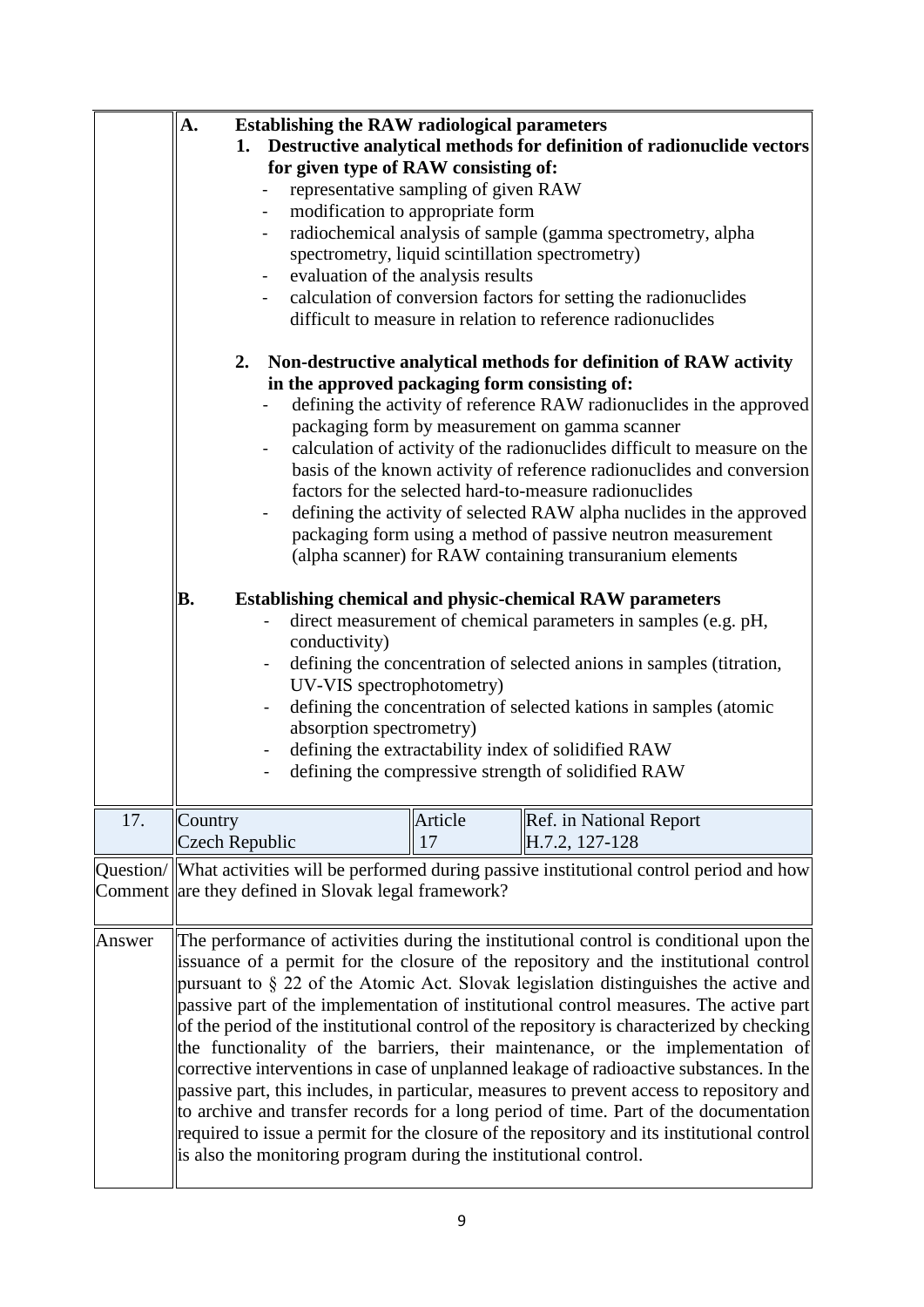|        | Decree No. 30/2012 Coll. requests that a reasonable period of institutional control<br>after the disposal facility closure is necessary to ensure the continued safety of its<br>functions is considered when developing safety analyses. Legislation defines the<br>possibility of dividing it into an active and passive part. Furthermore, it is established<br>that characteristics of the repository such as water intrusion and release of radioactive<br>materials into the environment are monitored throughout the duration of the<br>institutional control. The tracking system must not reduce the tightness of repository<br>structures. The specific scope of activities performed during the active and passive<br>part of the institutional control period is, in accordance with Decree no. 58/2006 Coll.<br>as amended, included in the plan for the closure of the repository. This document is<br>also submitted in the course of an administrative procedure for the issuance of a<br>license for closure.<br>In the case of Mochovce repository, the 300 year period of its institutional control is<br>considered after closure. Preoperational safety analyses report splits this period into a<br>100-year period of exercise of the active part measures and the subsequent 200-year<br>period of the passive part of the institutional control.<br>The real closure and institutional control of the Mochovce repository will be<br>addressed prospectively over a period of about 20 years. The requirements are<br>continuously updated for the period of institutional control of the repository, its active<br>and passive part. |                 |                               |
|--------|----------------------------------------------------------------------------------------------------------------------------------------------------------------------------------------------------------------------------------------------------------------------------------------------------------------------------------------------------------------------------------------------------------------------------------------------------------------------------------------------------------------------------------------------------------------------------------------------------------------------------------------------------------------------------------------------------------------------------------------------------------------------------------------------------------------------------------------------------------------------------------------------------------------------------------------------------------------------------------------------------------------------------------------------------------------------------------------------------------------------------------------------------------------------------------------------------------------------------------------------------------------------------------------------------------------------------------------------------------------------------------------------------------------------------------------------------------------------------------------------------------------------------------------------------------------------------------------------------------------------------------------------------------------|-----------------|-------------------------------|
| 18.    | Country<br>Japan                                                                                                                                                                                                                                                                                                                                                                                                                                                                                                                                                                                                                                                                                                                                                                                                                                                                                                                                                                                                                                                                                                                                                                                                                                                                                                                                                                                                                                                                                                                                                                                                                                               | Article<br>20.1 | Ref. in National Report<br>54 |
|        | Question/ $\ $ In E.2.1.4, bullet 6 states regulatory authority has a role to order elimination of<br>Comment deficiencies having impact on nuclear safety. Can you provide some examples of such<br>orders that regulatory authority made in this reporting period?<br>Please note that this question expects answer to know potential of good practice.<br>Providing examples significantly contribute to safety is appreciated.                                                                                                                                                                                                                                                                                                                                                                                                                                                                                                                                                                                                                                                                                                                                                                                                                                                                                                                                                                                                                                                                                                                                                                                                                             |                 |                               |
| Answer | This requirement is based on a provision of the Atomic act which specifies the<br>competencies of ÚJD SR. The implementation of these requirements is ensured in<br>particular by regulatory oversight.<br>The enforcement of this requirement can be done in practice by so called protocol, if<br>the deficiency results from an inspection activity.<br>During the period under review, it was not necessary to implement these provisions<br>in practice within installations falling under Joint Convention.                                                                                                                                                                                                                                                                                                                                                                                                                                                                                                                                                                                                                                                                                                                                                                                                                                                                                                                                                                                                                                                                                                                                              |                 |                               |
| 19.    | Country<br>Japan                                                                                                                                                                                                                                                                                                                                                                                                                                                                                                                                                                                                                                                                                                                                                                                                                                                                                                                                                                                                                                                                                                                                                                                                                                                                                                                                                                                                                                                                                                                                                                                                                                               | Article<br>20.1 | Ref. in National Report<br>56 |
|        | Question/ Regarding the Analysis of Inspection Activity, please provide examples of inspection<br>Comment   modification process which contribute to safety improvement. Analysis of inspection<br>itself may widely applied but if particular practices significantly enhance<br>effectiveness of inspection is found, such practice has value to discuss in CG session<br>as a candidate of good practice.                                                                                                                                                                                                                                                                                                                                                                                                                                                                                                                                                                                                                                                                                                                                                                                                                                                                                                                                                                                                                                                                                                                                                                                                                                                   |                 |                               |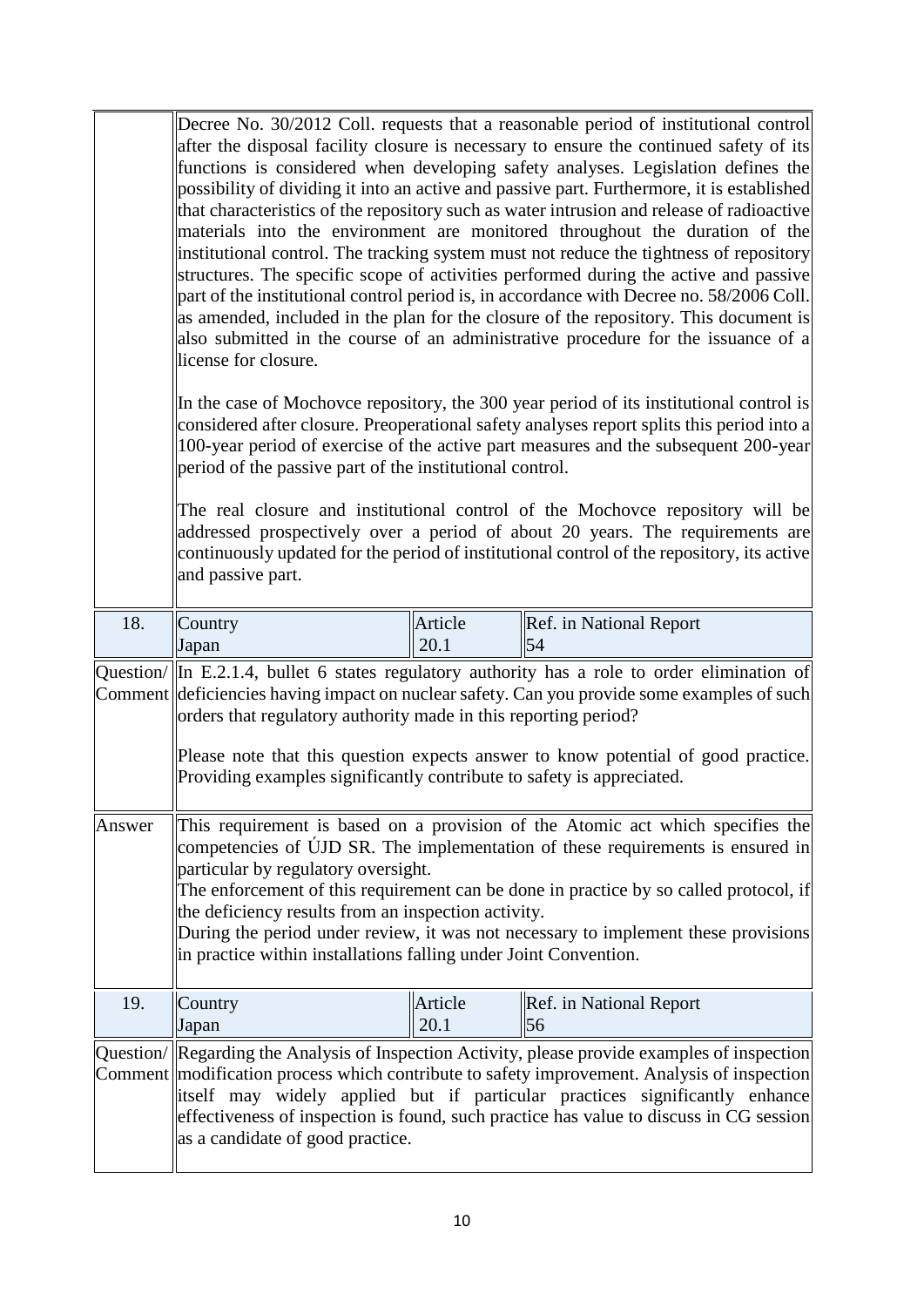| Answer | The data for the preliminary inspection activity analysis are processed by the<br>individual divisions of UJD SR performing the inspection activities. The results are<br>sent to the department of nuclear safety, which, based on the documents, draws up a<br>preliminary and later final analysis of the UJD SR inspection activities. The analysis<br>evaluates the numbers and trends of negative findings for the past period according to<br>the different categories of findings. In duly justified cases, the Inspection directive<br>allows for an example of good practice. In the past, good practice was given to the<br>operator, for example, as a way of pre-informing the UJD SR of potential violation of<br>requirements. UJD SR appreciated the initiative approach and the early indication of<br>possible problems, when it was not possible to verify in real time, because of the<br>scanner's reconstruction, whether or not the product resulting from the RAW<br>processing complies with the acceptance criteria.<br>The inspection plan shall take into account the results of the previous year's analysis,<br>if necessary, unannounced inspections are carried out in the appropriate year. The<br>inspection plan also takes into consideration the proposals made by the general<br>directorates of departments, the source materials of the organizational units of UJD |                 |                                                                                                                                                                                                                                                                                                                                                                                                                                                                   |
|--------|-------------------------------------------------------------------------------------------------------------------------------------------------------------------------------------------------------------------------------------------------------------------------------------------------------------------------------------------------------------------------------------------------------------------------------------------------------------------------------------------------------------------------------------------------------------------------------------------------------------------------------------------------------------------------------------------------------------------------------------------------------------------------------------------------------------------------------------------------------------------------------------------------------------------------------------------------------------------------------------------------------------------------------------------------------------------------------------------------------------------------------------------------------------------------------------------------------------------------------------------------------------------------------------------------------------------------------------------------------------------------------------------------------------|-----------------|-------------------------------------------------------------------------------------------------------------------------------------------------------------------------------------------------------------------------------------------------------------------------------------------------------------------------------------------------------------------------------------------------------------------------------------------------------------------|
|        | preliminary inspection plan, which is drawn up for a period of three years.                                                                                                                                                                                                                                                                                                                                                                                                                                                                                                                                                                                                                                                                                                                                                                                                                                                                                                                                                                                                                                                                                                                                                                                                                                                                                                                                 |                 | SR and the events at the nuclear facilities in the Slovak Republic and abroad. The<br>inspection plan is drawn up for a period of one calendar year and is based on a                                                                                                                                                                                                                                                                                             |
| 20.    | Country<br>Japan                                                                                                                                                                                                                                                                                                                                                                                                                                                                                                                                                                                                                                                                                                                                                                                                                                                                                                                                                                                                                                                                                                                                                                                                                                                                                                                                                                                            | Article<br>20.1 | Ref. in National Report<br>53                                                                                                                                                                                                                                                                                                                                                                                                                                     |
|        | improvement.                                                                                                                                                                                                                                                                                                                                                                                                                                                                                                                                                                                                                                                                                                                                                                                                                                                                                                                                                                                                                                                                                                                                                                                                                                                                                                                                                                                                |                 | Question/ $\ $ Based on the description of E.2.1.3, it can be understood that regulatory activities are<br>Comment now managed under internal quality management system. Does it include activity on<br>review and improve regulatory requirements? If so, please provide the process of<br>incorporating new knowledge into regulatory requirements. It is appreciate if Slovakia<br>provides example that you consider it is significantly contribute to safety |
| Answer | UJD SR has implemented the integrated quality management system (IMS). The<br>system is based on STN EN ISO 9001:2016 and IAEA GSR Part 2 requirements, and<br>partially requirements of EN ISO 31000 and STN EN ISO 9004. The IMS has<br>incorporated relevant provisions of national generally binding legal documents in<br>regard to the occupational health and safety (OHS), fire protection, public<br>procurements, public information, financing and accounting, etc. General<br>requirements for review and improvements of regulatory requirements are provided<br>in the Quality Policy and Management System Manual, elaborated in more details in<br>IMS procedures. Particularly, the internal IMS procedure on the development of UJD<br>SR decrees (regulations) and internal IMS procedure on the development of UJD SR<br>guides include provisions to update the decrees/ regulatory guides and transpose into<br>the decrees/regulatory guides the IAEA requirements/recommendations, experience<br>from the use of nuclear energy, lessons learnt from the events, etc.<br>An example could be – incorporation into the national regulatory framework the<br>requirements for the managements of severe accidents or the requirements for<br>implementation of safety culture principles and their regular evaluation.                                                                |                 |                                                                                                                                                                                                                                                                                                                                                                                                                                                                   |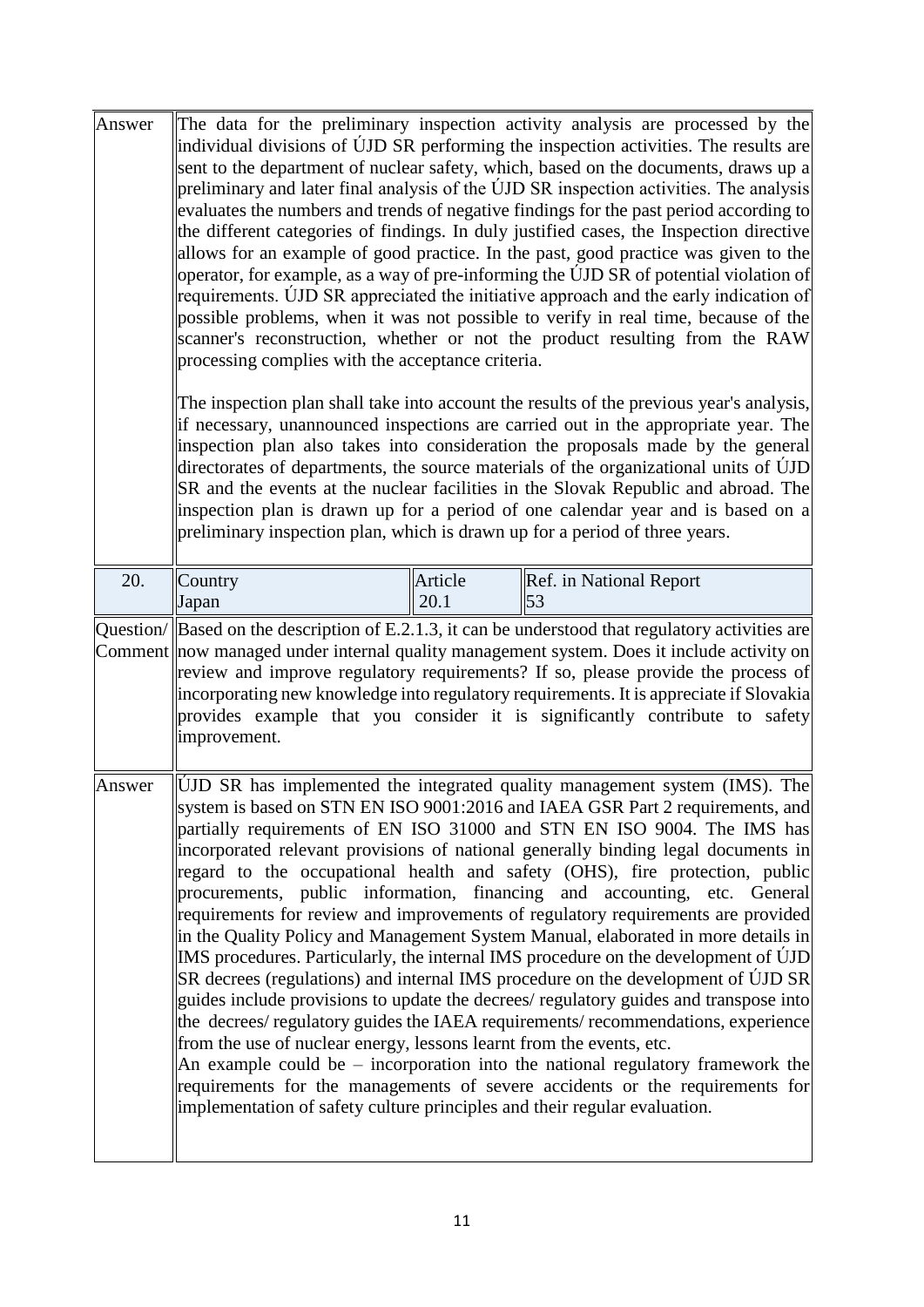| 21.                 | Country<br>Japan                                                                                                                                                                                                                                                                                                                                                                                                                                                                                                                                                                                                                                                                                                                                                                                                                                                                                                                                  | Article<br>21 | Ref. in National Report<br>69                                                                                                                                                                                                                                                                                                                                                                                                                                           |
|---------------------|---------------------------------------------------------------------------------------------------------------------------------------------------------------------------------------------------------------------------------------------------------------------------------------------------------------------------------------------------------------------------------------------------------------------------------------------------------------------------------------------------------------------------------------------------------------------------------------------------------------------------------------------------------------------------------------------------------------------------------------------------------------------------------------------------------------------------------------------------------------------------------------------------------------------------------------------------|---------------|-------------------------------------------------------------------------------------------------------------------------------------------------------------------------------------------------------------------------------------------------------------------------------------------------------------------------------------------------------------------------------------------------------------------------------------------------------------------------|
|                     | basis of the regulator's opposition?)                                                                                                                                                                                                                                                                                                                                                                                                                                                                                                                                                                                                                                                                                                                                                                                                                                                                                                             |               | Question/ As the bottom of this page says, licensee have to compare at least two waste treatment<br>Comment system for the justification. How the regulator evaluates whether the alternative<br>system is enough valid or not? If the alternative shown in the application is quite bad,<br>so the comparison would give significant advantage to applicant, how the regulator<br>points out the comparison is not appropriate? (In other words, what is the technical |
| Answer              | The licensee shall designate, in accordance with the Decree No. 30/2012 Coll.,<br>Section 7, paragraph 4, at least 2 options of radioactive waste processing and on the<br>basis of a multi-criteria analysis will decide for one of them (determine the most<br>effective one). This proposal will be submitted to the Regulator for assessment or<br>approval. The Regulator focuses in particular on the safety assessment of the proposed<br>option (nuclear, radiation and fire protection etc.). It also monitors compliance with<br>the principle of minimization of RAW and the fact that the final product of the<br>treatment can be safely disposed in the National Repository at Mochovce site or it can<br>be released into the environment. If the Regulator does not agree with the choice of<br>option, it has the possibility to develop an independent analysis in accordance with<br>Section 4, paragraph 4 of the Atomic Act. |               |                                                                                                                                                                                                                                                                                                                                                                                                                                                                         |
| 22.                 | Country<br>Poland                                                                                                                                                                                                                                                                                                                                                                                                                                                                                                                                                                                                                                                                                                                                                                                                                                                                                                                                 | Article<br>23 | Ref. in National Report<br>Section F, F.3                                                                                                                                                                                                                                                                                                                                                                                                                               |
| Comment $ $ part 2? |                                                                                                                                                                                                                                                                                                                                                                                                                                                                                                                                                                                                                                                                                                                                                                                                                                                                                                                                                   |               | Question/ $\parallel$ Are licensee going to implement the requirements of the new IAEA standard-GSR                                                                                                                                                                                                                                                                                                                                                                     |
| Answer              | Part2 within the Integrated management system.                                                                                                                                                                                                                                                                                                                                                                                                                                                                                                                                                                                                                                                                                                                                                                                                                                                                                                    |               | The licensee has already implemented the requirements of the IAEA standard GSR                                                                                                                                                                                                                                                                                                                                                                                          |
| 23.                 | Country<br>Poland                                                                                                                                                                                                                                                                                                                                                                                                                                                                                                                                                                                                                                                                                                                                                                                                                                                                                                                                 | Article<br>22 | Ref. in National Report<br>Section F, F.3                                                                                                                                                                                                                                                                                                                                                                                                                               |
|                     | Comment new IAEA standards?                                                                                                                                                                                                                                                                                                                                                                                                                                                                                                                                                                                                                                                                                                                                                                                                                                                                                                                       |               | Question/ Do licensee develop a time schedule for implementation of changes coming from the                                                                                                                                                                                                                                                                                                                                                                             |
| Answer              | The relevant IAEA Safety Standards and their update are implemented throughout e.<br>g. Atomic Act, relevant decrees, ordinances and UJD safety guides. After their entry<br>into force the licensees are developing their internal procedures.                                                                                                                                                                                                                                                                                                                                                                                                                                                                                                                                                                                                                                                                                                   |               |                                                                                                                                                                                                                                                                                                                                                                                                                                                                         |
| 24.                 | Country<br>Poland                                                                                                                                                                                                                                                                                                                                                                                                                                                                                                                                                                                                                                                                                                                                                                                                                                                                                                                                 | Article<br>23 | Ref. in National Report<br>Section F, F.3                                                                                                                                                                                                                                                                                                                                                                                                                               |
|                     | Comment 2 an element of acceptance criteria?                                                                                                                                                                                                                                                                                                                                                                                                                                                                                                                                                                                                                                                                                                                                                                                                                                                                                                      |               | Question/ What are the acceptance criteria for the QMS controls used by UJD SR? Is GSR part                                                                                                                                                                                                                                                                                                                                                                             |
| Answer              | internal documents and are continuously improved, e. g.<br>No. 431/2011 Coll. on quality management system.                                                                                                                                                                                                                                                                                                                                                                                                                                                                                                                                                                                                                                                                                                                                                                                                                                       |               | The requirements and criteria are specified in the UJD SR legislative and respective<br>UJD SR Decree                                                                                                                                                                                                                                                                                                                                                                   |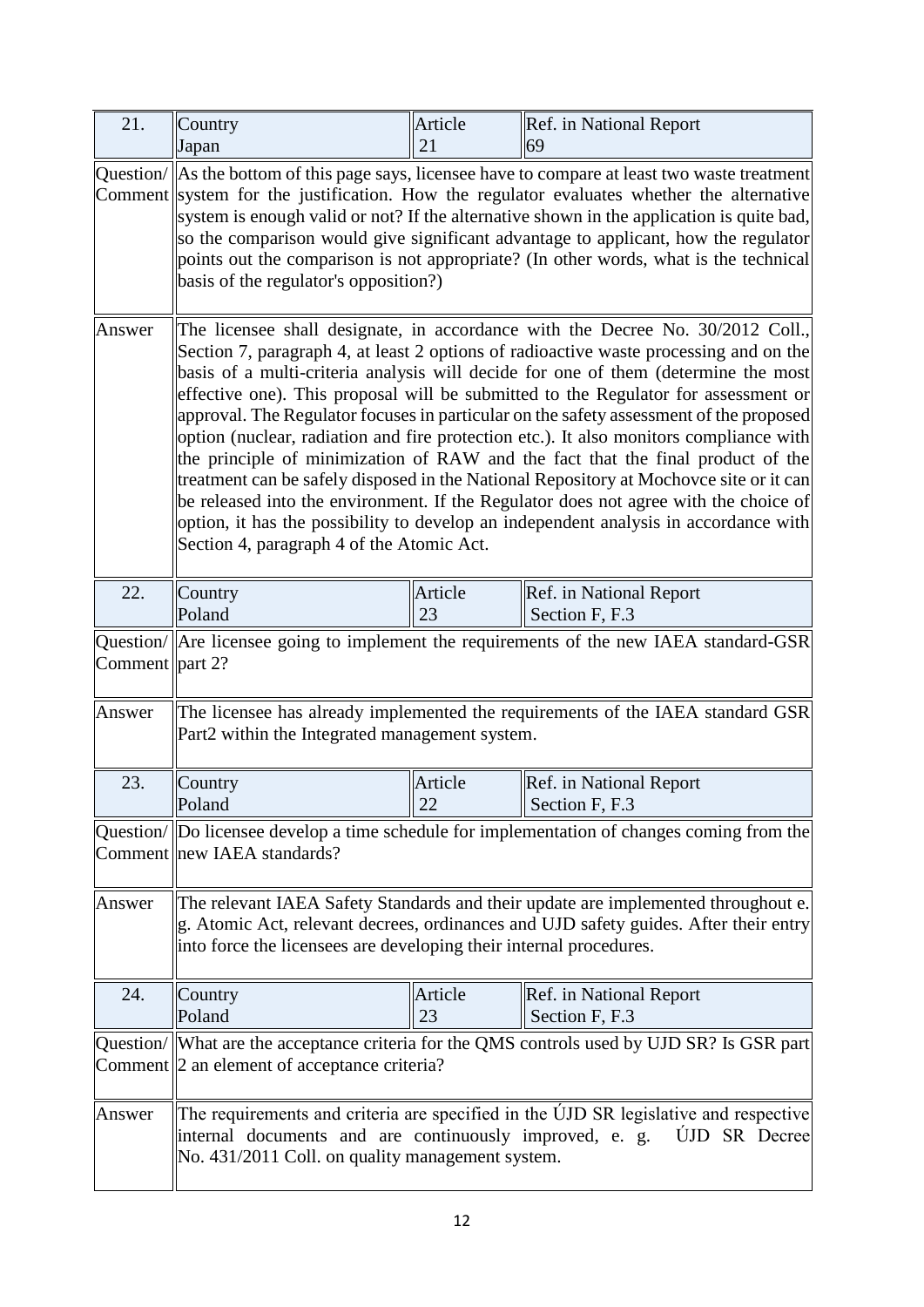| 25.    | Country<br>Poland                                                                                                                                                                                                                                                                                                                                                                                                                                                                                                                                                                                                                                                                                                                                                                                                                                                                                                                                                                                       | Article<br>23 | Ref. in National Report<br>Section F, F.3                                                                                                                                                                                                                                                                                                                            |
|--------|---------------------------------------------------------------------------------------------------------------------------------------------------------------------------------------------------------------------------------------------------------------------------------------------------------------------------------------------------------------------------------------------------------------------------------------------------------------------------------------------------------------------------------------------------------------------------------------------------------------------------------------------------------------------------------------------------------------------------------------------------------------------------------------------------------------------------------------------------------------------------------------------------------------------------------------------------------------------------------------------------------|---------------|----------------------------------------------------------------------------------------------------------------------------------------------------------------------------------------------------------------------------------------------------------------------------------------------------------------------------------------------------------------------|
|        | Question/ Integrated Management System Policy, Safety Policy, Professional staff training<br>Comment $\ $ policy-Are they one or three different documents?                                                                                                                                                                                                                                                                                                                                                                                                                                                                                                                                                                                                                                                                                                                                                                                                                                             |               |                                                                                                                                                                                                                                                                                                                                                                      |
| Answer | Integrated Management System Policy, Safety Policy and Professional staff training<br>policy are appendixes of one document that is called Integrated Management System<br>Manual.                                                                                                                                                                                                                                                                                                                                                                                                                                                                                                                                                                                                                                                                                                                                                                                                                      |               |                                                                                                                                                                                                                                                                                                                                                                      |
| 26.    | Country<br>Poland                                                                                                                                                                                                                                                                                                                                                                                                                                                                                                                                                                                                                                                                                                                                                                                                                                                                                                                                                                                       | Article<br>23 | <b>Ref.</b> in National Report<br>Section F, F.3                                                                                                                                                                                                                                                                                                                     |
|        | Comment explain in more detail this issue.                                                                                                                                                                                                                                                                                                                                                                                                                                                                                                                                                                                                                                                                                                                                                                                                                                                                                                                                                              |               | Question/ Is there one or several quality policies? Are they part of the IMS policy? Please                                                                                                                                                                                                                                                                          |
| Answer | JAVYS, a.s. has established 3 different policies, that are described as an appendices<br>of the Integrated Management System Manual:<br>1. Appendix A - <i>Integrated management system policy</i> , that includes:<br>Quality policy (as a requirement of the ISO 9001:2015 and UJD SR<br>Decree No. 431/2011 Coll. about the quality management system as<br>amended),<br>Environment policy (as a requirement of the ISO 14001:2015),<br>Occupational health and safety policy (as a requirement of OHSAS<br>$18001:2007$ ,<br>Information technology policy (as a requirement of ISO/IEC 20000-<br>$1:2011$ ,<br>Risk management policy (as a requirement of ISO 31000:2009),<br>2. Appendix B – Safety policy (as a requirement of the UJD SR Decree<br>No. 431/2011 Coll. about the quality management system as amended),<br>Appendix $C$ – <i>Professional staff training policy</i> (as a requirement of the UJD SR<br>Decree. 431/2011 Coll. about the quality management system as amended). |               |                                                                                                                                                                                                                                                                                                                                                                      |
| 27.    | Country<br>Japan                                                                                                                                                                                                                                                                                                                                                                                                                                                                                                                                                                                                                                                                                                                                                                                                                                                                                                                                                                                        | Article<br>26 | Ref. in National Report<br>101                                                                                                                                                                                                                                                                                                                                       |
|        | the "legacy" site going to be managed by the SR government?                                                                                                                                                                                                                                                                                                                                                                                                                                                                                                                                                                                                                                                                                                                                                                                                                                                                                                                                             |               | Question/ The bottom of this page mentions about unrestricted/restricted release of remediated<br>Comment land. It looks like only ALARA approach is needed for the owner. If the remediated<br>nuclear site does not meet the site-release criteria, who will own the restricted site? Is                                                                           |
| Answer | purpose.                                                                                                                                                                                                                                                                                                                                                                                                                                                                                                                                                                                                                                                                                                                                                                                                                                                                                                                                                                                                |               | Conditions for the procedure for site release for further restricted or unrestricted use<br>are set by the Public Health Authority of the SR. In case of restricted use, the specific<br>conditions and procedures (scope of monitoring and impacts assessment) are set on<br>the basis of a decision, under which it is possible to use the given site for intended |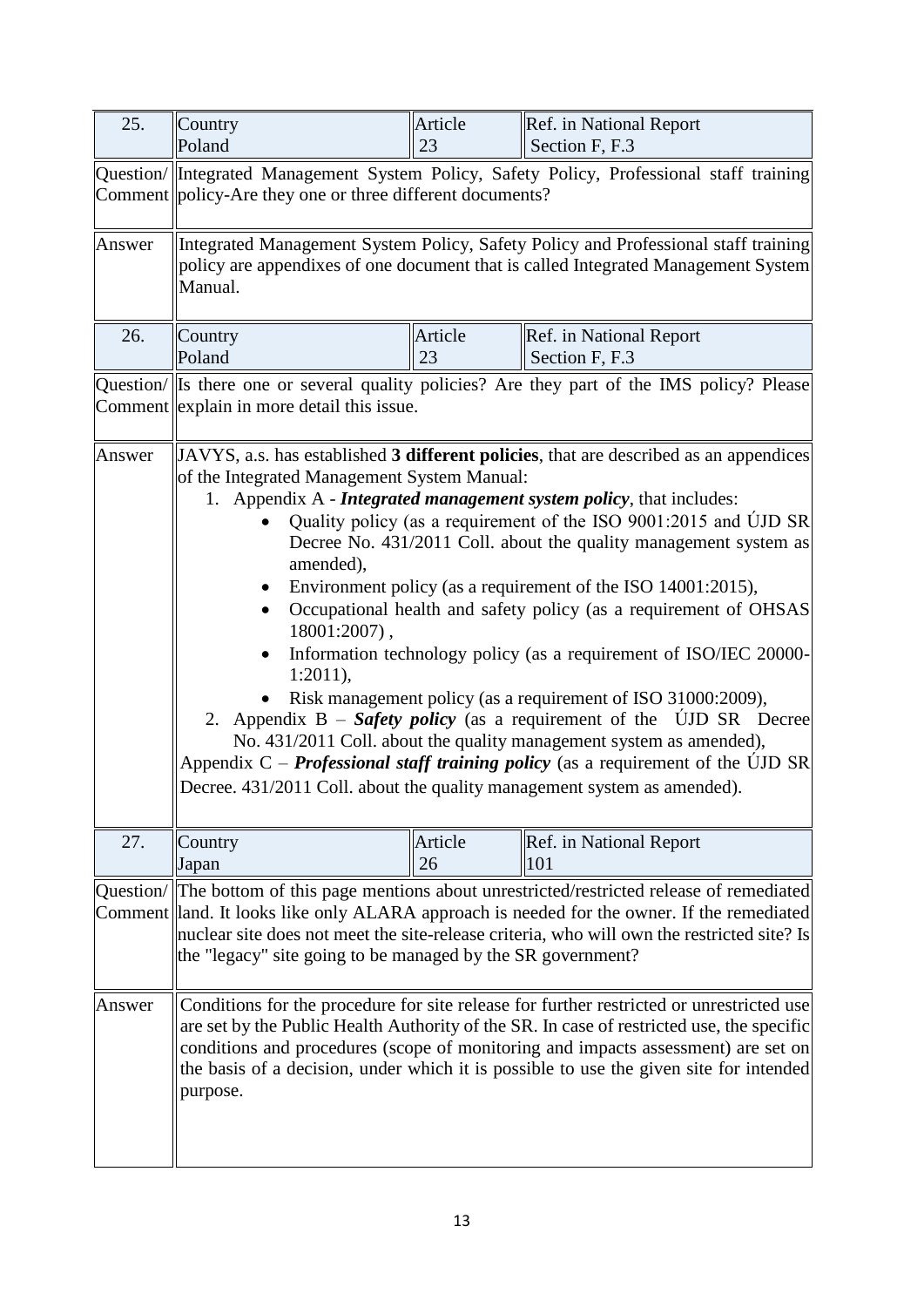| 28.       | Country<br><b>Belarus</b>                                                                                                                                                                                                                                                                                                                                                                                                                                                                                                                                                                                                                                                                                                                                                                                                                   | Article<br>28 | Ref. in National Report<br>Section J  |  |
|-----------|---------------------------------------------------------------------------------------------------------------------------------------------------------------------------------------------------------------------------------------------------------------------------------------------------------------------------------------------------------------------------------------------------------------------------------------------------------------------------------------------------------------------------------------------------------------------------------------------------------------------------------------------------------------------------------------------------------------------------------------------------------------------------------------------------------------------------------------------|---------------|---------------------------------------|--|
|           | Question/ Does the country have a practice of life extension of sealed radionuclide sources after<br>Comment the end of their assigned lifespan?                                                                                                                                                                                                                                                                                                                                                                                                                                                                                                                                                                                                                                                                                            |               |                                       |  |
| Answer    | Protocol on test of long-term stability is necessary to prolong validity of sealed source<br>certificate until the date determined for performance of the next test on long-term<br>stability.                                                                                                                                                                                                                                                                                                                                                                                                                                                                                                                                                                                                                                              |               |                                       |  |
| 29.       | Country<br><b>Czech Republic</b>                                                                                                                                                                                                                                                                                                                                                                                                                                                                                                                                                                                                                                                                                                                                                                                                            | Article<br>32 | Ref. in National Report<br>D.2, 28-41 |  |
| Question/ | The National Report lists a number of new facilities and technologies associated with<br>Comment nuclear activities at Jaslovské Bohunice facilities (RAW warehouses, metallurgy,<br>decommissioning, waste processing and foreign organizations).<br>We are interested in how these activities are accepted by the local population?                                                                                                                                                                                                                                                                                                                                                                                                                                                                                                       |               |                                       |  |
| Answer    | During licensing of activities the process of environmental impact assessment is been<br>performed pursuant to the Act No. 24/2006 Coll. In case nuclear power plants A1 and<br>V1 decommissioning, the population of the affected municipalities had no comments;<br>in case of the storage facilities (Interim storage of RAW, Facility for management<br>of IRAW and CRAM, they required compensatory measures in the form of fees for<br>storage of RAW. Only in case of facility for melting of metallic RAW, the<br>requirement of affected municipalities to limit the processing of metallic RAW only<br>from producers from the Slovak Republic was submitted and accepted.                                                                                                                                                        |               |                                       |  |
| 30.       | Country<br><b>Czech Republic</b>                                                                                                                                                                                                                                                                                                                                                                                                                                                                                                                                                                                                                                                                                                                                                                                                            | Article<br>32 | Ref. in National Report<br>D.2, 28-41 |  |
|           | Question/ The National Report states in Chapter K planned preparation for the introduction of<br>Comment   "DTS / Avantech technology" technology for the treatment of radioactive liquid<br>concentrates.<br>Is this a full scope operational proved technology? (Please provide a reference and<br>results achieved in real conditions?)                                                                                                                                                                                                                                                                                                                                                                                                                                                                                                  |               |                                       |  |
| Answer    | DTS/Avantech technology was tested on real radioactive concentrate during years<br>2009-2010 and in 2013 on small bench scale unit at Jaslovske Bohunice.<br>Treatment technology is unique for treatment borated radioactive concentrate<br>produced by Slovenske elektrárne. This technology fulfill new criteria for solid<br>material released to environment according to law nr. 87/2018 about radiation<br>protection.<br>In 20016 technology was tested in Knoxville (before transport to the Slovak Republic)<br>- non-active FAT test. For referencies of each parts of this technology please visit<br>AVANTECH website: http://www.avantechinc.com/<br>Avantech/DTS technology has not been put in operation yet in Slovenske Elektrarne.<br>Avantech technology is scheduled to put in operation by the end of 2018. Equipment |               |                                       |  |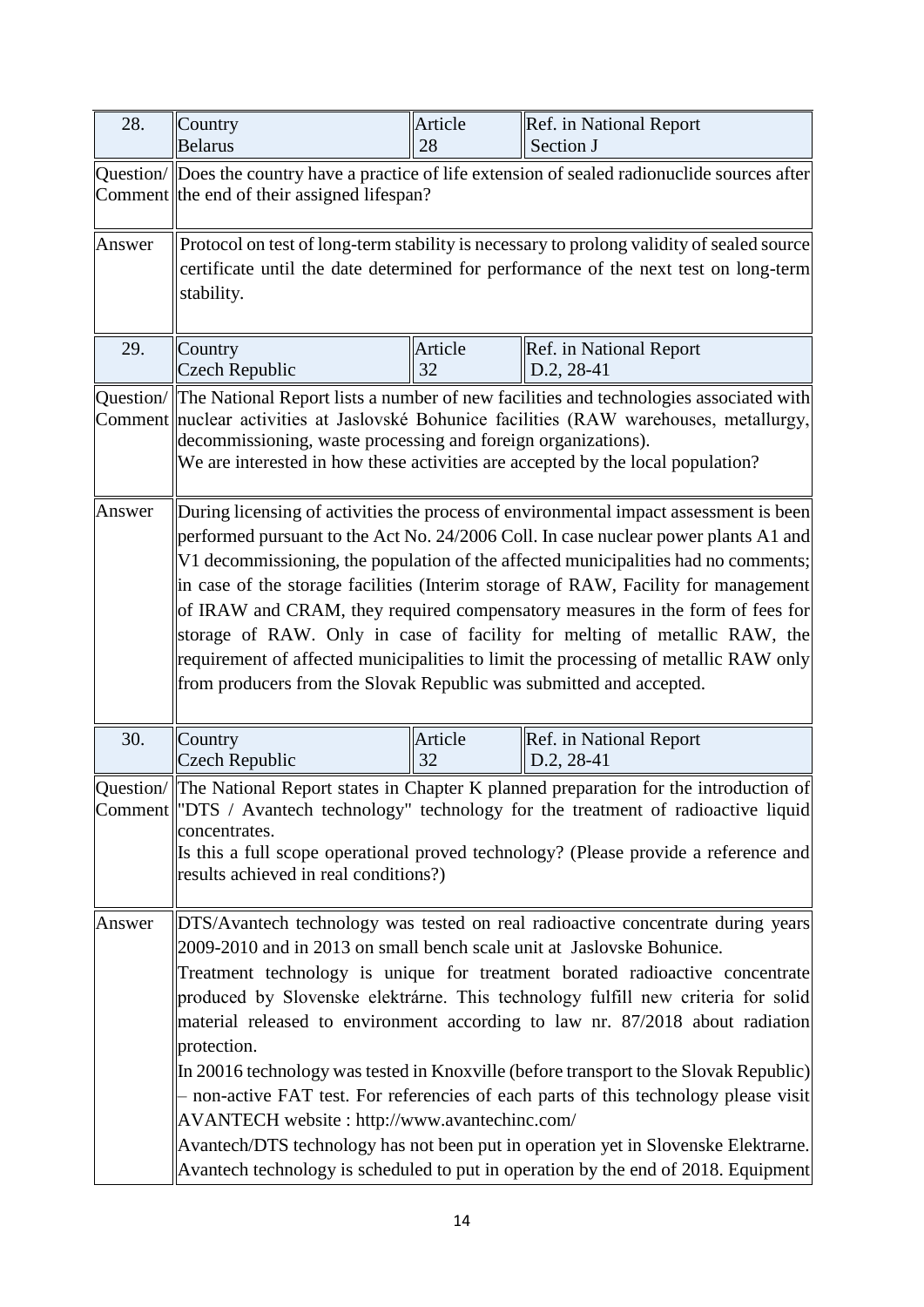|        | with such a composition is a prototype and has not been in operation anywhere in the<br>world.                                                                                                                                                                                                                                                                                                                                                                                                                                                                                                                                                                                                                                                                                                                                                                                                                                                                                                                                                                                                                                                                                                                                                                                                                                                                          |               |                                                                                                 |  |
|--------|-------------------------------------------------------------------------------------------------------------------------------------------------------------------------------------------------------------------------------------------------------------------------------------------------------------------------------------------------------------------------------------------------------------------------------------------------------------------------------------------------------------------------------------------------------------------------------------------------------------------------------------------------------------------------------------------------------------------------------------------------------------------------------------------------------------------------------------------------------------------------------------------------------------------------------------------------------------------------------------------------------------------------------------------------------------------------------------------------------------------------------------------------------------------------------------------------------------------------------------------------------------------------------------------------------------------------------------------------------------------------|---------------|-------------------------------------------------------------------------------------------------|--|
| 31.    | Country<br><b>Czech Republic</b>                                                                                                                                                                                                                                                                                                                                                                                                                                                                                                                                                                                                                                                                                                                                                                                                                                                                                                                                                                                                                                                                                                                                                                                                                                                                                                                                        | Article<br>32 | Ref. in National Report<br>A, 10; D.3.1, 37; D.3.2, 39                                          |  |
|        | Question/ Why is the decommissioning of NPP V1 regulated by UJD (licenses for stage I and<br>Comment $\parallel$ II) and of NPP A1 by ÚVZ (licenses for stage III and IV)? Provide explanation and<br>details of cooperation between these two regulators.                                                                                                                                                                                                                                                                                                                                                                                                                                                                                                                                                                                                                                                                                                                                                                                                                                                                                                                                                                                                                                                                                                              |               |                                                                                                 |  |
| Answer | Decommissioning of NPP V1 and NPP A1 is regulated by both Authorities $-\text{UID SR}$<br>and ÚVZ SR.<br>State regulation over nuclear safety over management of radioactive waste and spent<br>nuclear fuel is performed by the Nuclear Regulatory Authority of SR (UJD SR) in<br>compliance with the Atomic Act.<br>ÚVZ execute:<br>supervision of radiation protection,<br>supervision of shipment of radioactive sources, the authorization for imports of<br>radioactive sources, licensing of work with ionizing radiation stipulates limits for<br>radiation exposure and the terms for disposal and storage of radioactive waste from<br>the view of potential influence on health.<br>State health regulation over radiation protection is provided by the Public Health<br>Authority of the SR ( $\acute{U}VZ$ SR) in accordance with the provisions of Act No. 355/2007<br>Coll. on protection, promotion and development of public health and on amendments<br>to certain laws.<br>Act No. 575/2001 Coll. on Organization of Governmental Activities and of Central<br>State Administration stipulates that the ministries and other central state<br>administration bodies work closely together in fulfilling their tasks. They exchange<br>the necessary information and background and discuss with other ministries the<br>measures that concern them. |               |                                                                                                 |  |
| 32.    | Country<br><b>Czech Republic</b>                                                                                                                                                                                                                                                                                                                                                                                                                                                                                                                                                                                                                                                                                                                                                                                                                                                                                                                                                                                                                                                                                                                                                                                                                                                                                                                                        | Article<br>32 | Ref. in National Report<br>D.2.7, 35                                                            |  |
|        | Comment RÚ RAO Mochovce?                                                                                                                                                                                                                                                                                                                                                                                                                                                                                                                                                                                                                                                                                                                                                                                                                                                                                                                                                                                                                                                                                                                                                                                                                                                                                                                                                |               | Question/ Which corrective actions have been performed as a result of periodic safety review of |  |
| Answer | Corrective measures for NF RU RAO stated in "Action plan of corrective measures"<br>within the report on periodic assessment of nuclear safety:<br>In repository, there are 30 pcs of FCCs, the mass activity of which<br>231Am is not in compliance with point 2.2.2.B (limit condition) of the operational<br>procedure A02/RÚ RAO, 3 <sup>rd</sup> edition.<br><b>Corrective measure:</b> Implementation of new safety analyses and deriving new<br>acceptance criteria on the basis of which the Limits and Conditions (LaP) of RU RAO<br>will be revised.                                                                                                                                                                                                                                                                                                                                                                                                                                                                                                                                                                                                                                                                                                                                                                                                          |               |                                                                                                 |  |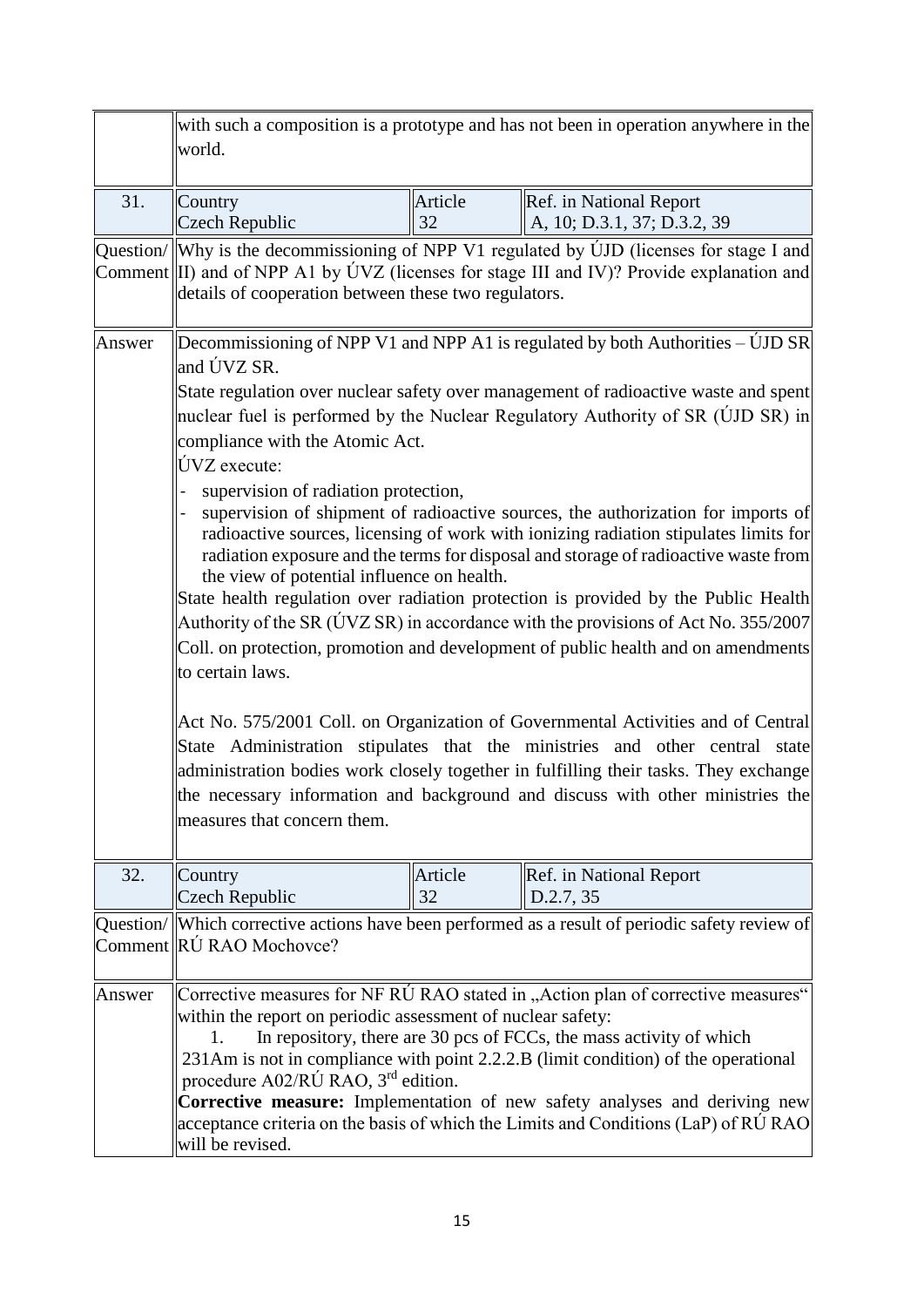|                                                                                                                                                          | 2. Detailed process using available information from the results of the science                                                                                                                                                                                                                                                          |         |                                                                                            |  |
|----------------------------------------------------------------------------------------------------------------------------------------------------------|------------------------------------------------------------------------------------------------------------------------------------------------------------------------------------------------------------------------------------------------------------------------------------------------------------------------------------------|---------|--------------------------------------------------------------------------------------------|--|
|                                                                                                                                                          | and research.<br><b>Corrective measure:</b> Introduce a system for using the information from the science<br>and research results.<br>3. Pre-operational safety report for RÚ RAO Mochovce refers to already invalid                                                                                                                     |         |                                                                                            |  |
|                                                                                                                                                          |                                                                                                                                                                                                                                                                                                                                          |         |                                                                                            |  |
|                                                                                                                                                          |                                                                                                                                                                                                                                                                                                                                          |         |                                                                                            |  |
|                                                                                                                                                          | legislation and IAEA recommendations.                                                                                                                                                                                                                                                                                                    |         |                                                                                            |  |
|                                                                                                                                                          | <b>Corrective measure:</b> Update the Pre-operational safety report for RU RAO<br>Mochovce in line with valid legislation.                                                                                                                                                                                                               |         |                                                                                            |  |
|                                                                                                                                                          |                                                                                                                                                                                                                                                                                                                                          |         |                                                                                            |  |
|                                                                                                                                                          |                                                                                                                                                                                                                                                                                                                                          |         | 4. In safety analyses of the Pre-operational safety report for RÚ RAO Mochovce,            |  |
|                                                                                                                                                          |                                                                                                                                                                                                                                                                                                                                          |         | the human failure is not listed as a possible cause of release and fall of the container   |  |
|                                                                                                                                                          | when being transported by a crane.                                                                                                                                                                                                                                                                                                       |         |                                                                                            |  |
|                                                                                                                                                          |                                                                                                                                                                                                                                                                                                                                          |         | <b>Corrective measure:</b> Supplement the Pre-operational safety report for RU RAO         |  |
|                                                                                                                                                          |                                                                                                                                                                                                                                                                                                                                          |         | Mochovce with a human failure as a possible cause of release and fall of the container     |  |
|                                                                                                                                                          | when being transported by a crane.                                                                                                                                                                                                                                                                                                       |         |                                                                                            |  |
|                                                                                                                                                          |                                                                                                                                                                                                                                                                                                                                          |         | 5. During the actual operation of RÚ RAO, there were no works carried out in               |  |
|                                                                                                                                                          |                                                                                                                                                                                                                                                                                                                                          |         | order to specify the radiation background of selected radionuclides in selected            |  |
|                                                                                                                                                          |                                                                                                                                                                                                                                                                                                                                          |         | samples from the environment on the site of RU RAO. Such works were                        |  |
|                                                                                                                                                          |                                                                                                                                                                                                                                                                                                                                          |         | recommended in the Pre-operational monitoring programme and they were also                 |  |
|                                                                                                                                                          |                                                                                                                                                                                                                                                                                                                                          |         | considered in Pre-operational safety report (PpBS), since the monitoring of the            |  |
|                                                                                                                                                          |                                                                                                                                                                                                                                                                                                                                          |         | radionuclides occurrence in the area of RAW repository should be from the long-term        |  |
|                                                                                                                                                          |                                                                                                                                                                                                                                                                                                                                          |         | perspective aimed at defining the least possible deviations from radiation background.     |  |
|                                                                                                                                                          |                                                                                                                                                                                                                                                                                                                                          |         | This is very important also from the viewpoint of gradual decrease of activity of the      |  |
|                                                                                                                                                          | artificial radionuclides in radiation background.                                                                                                                                                                                                                                                                                        |         |                                                                                            |  |
|                                                                                                                                                          | <b>Corrective measures:</b>                                                                                                                                                                                                                                                                                                              |         |                                                                                            |  |
|                                                                                                                                                          | 1. Including the measurement of joint samples during the longer time period into the<br>Monitoring plan.<br>2. Activities aimed at specification of the background radioactivity of selected<br>artificial radionuclides in selected samples from the surroundings of the RU RAO<br>Mochovce into the Monitoring Plan in the next years. |         |                                                                                            |  |
|                                                                                                                                                          |                                                                                                                                                                                                                                                                                                                                          |         |                                                                                            |  |
|                                                                                                                                                          |                                                                                                                                                                                                                                                                                                                                          |         |                                                                                            |  |
|                                                                                                                                                          |                                                                                                                                                                                                                                                                                                                                          |         |                                                                                            |  |
|                                                                                                                                                          |                                                                                                                                                                                                                                                                                                                                          |         |                                                                                            |  |
|                                                                                                                                                          |                                                                                                                                                                                                                                                                                                                                          |         |                                                                                            |  |
| 33.                                                                                                                                                      | Country                                                                                                                                                                                                                                                                                                                                  | Article | Ref. in National Report                                                                    |  |
|                                                                                                                                                          | <b>Czech Republic</b>                                                                                                                                                                                                                                                                                                                    | 32      | D.2.7, 36                                                                                  |  |
|                                                                                                                                                          |                                                                                                                                                                                                                                                                                                                                          |         | Question/ Translation error: "For the disposal of very low level radioactive wasteseparate |  |
|                                                                                                                                                          | Comment storage facilities have been built"                                                                                                                                                                                                                                                                                              |         |                                                                                            |  |
|                                                                                                                                                          |                                                                                                                                                                                                                                                                                                                                          |         |                                                                                            |  |
| Answer                                                                                                                                                   |                                                                                                                                                                                                                                                                                                                                          |         | For the disposal of very low level radioactive waste, i.e. waste, the activity of which    |  |
|                                                                                                                                                          |                                                                                                                                                                                                                                                                                                                                          |         | is only slightly above the limits for their release into the environment (contaminated     |  |
|                                                                                                                                                          | soil, crushed concrete from decommissioning) separate disposal have been built                                                                                                                                                                                                                                                           |         |                                                                                            |  |
|                                                                                                                                                          |                                                                                                                                                                                                                                                                                                                                          |         | within the existing National RAW disposal at Mochovce site. In the years 2015 and          |  |
|                                                                                                                                                          | $[2016,$ the first stage of repository for VNAO was completed with a capacity of 20,000                                                                                                                                                                                                                                                  |         |                                                                                            |  |
| m3 VNAO from the decommissioning of NPP A1. On 04 July 2016 UJD SR by<br>Decision No. 338/2016 authorized the operation of this part of VNAO repository. |                                                                                                                                                                                                                                                                                                                                          |         |                                                                                            |  |
|                                                                                                                                                          |                                                                                                                                                                                                                                                                                                                                          |         |                                                                                            |  |
|                                                                                                                                                          |                                                                                                                                                                                                                                                                                                                                          |         |                                                                                            |  |
| 34.                                                                                                                                                      | Country                                                                                                                                                                                                                                                                                                                                  | Article | Ref. in National Report                                                                    |  |
|                                                                                                                                                          | France                                                                                                                                                                                                                                                                                                                                   | 32      | Section B - page 13                                                                        |  |
|                                                                                                                                                          |                                                                                                                                                                                                                                                                                                                                          |         |                                                                                            |  |
| Question/                                                                                                                                                | Slovakia indicates that a vitrification technology is provided for treatment of                                                                                                                                                                                                                                                          |         |                                                                                            |  |
|                                                                                                                                                          | Comment intermediate level radwaste with high trans-uranium content.                                                                                                                                                                                                                                                                     |         |                                                                                            |  |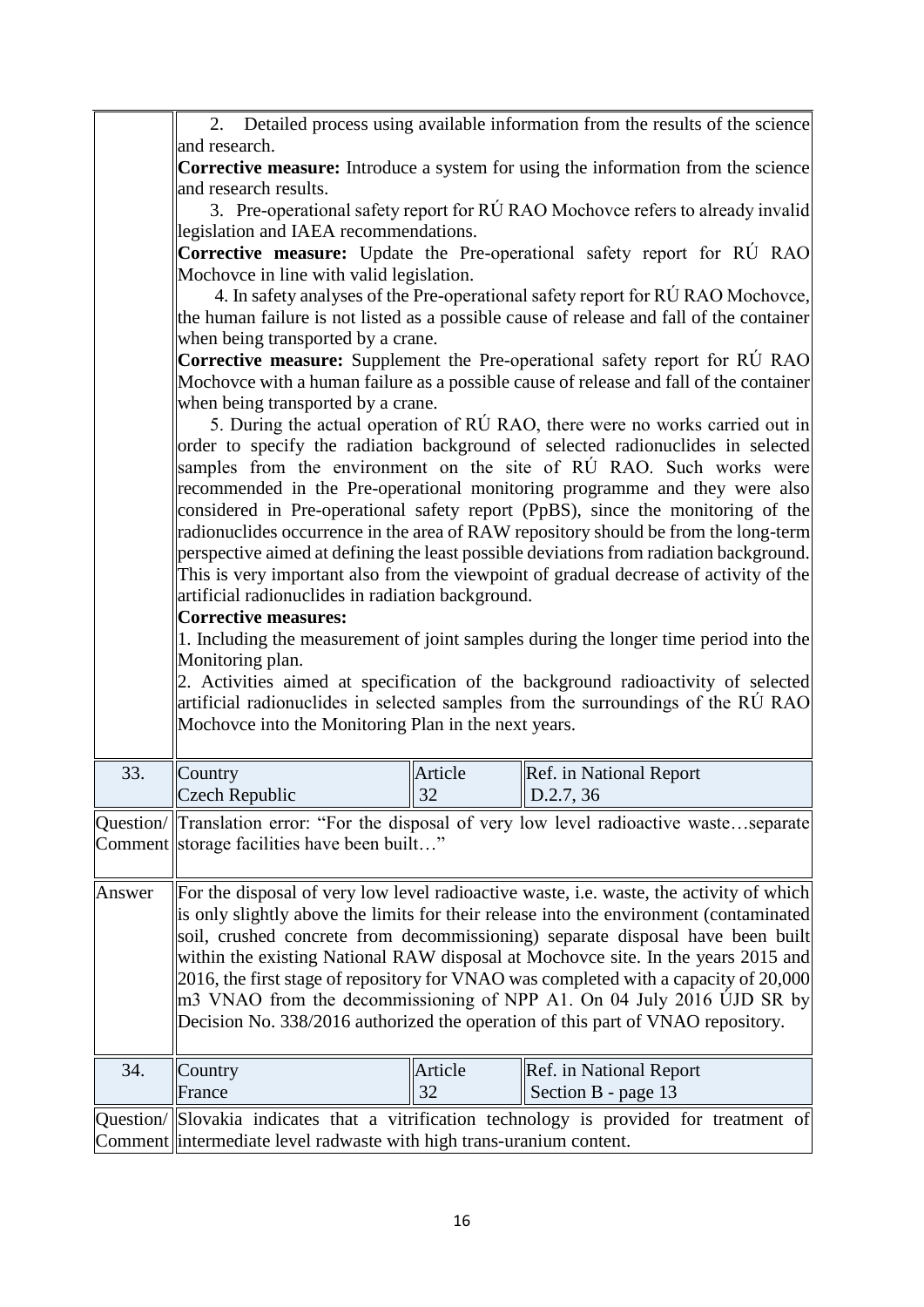|                                           | its main steps?                                                                                                                                                                                                                                                                                                                                                                                                                                                                                                                                                                                                                                                                                                                                                                                                                                                                                                                                                                                                                                                                                                                                                                                                                                                                                                                                                                          |               | Could Slovakia specify the facility in which this treatment is processed and indicate                                                                                             |
|-------------------------------------------|------------------------------------------------------------------------------------------------------------------------------------------------------------------------------------------------------------------------------------------------------------------------------------------------------------------------------------------------------------------------------------------------------------------------------------------------------------------------------------------------------------------------------------------------------------------------------------------------------------------------------------------------------------------------------------------------------------------------------------------------------------------------------------------------------------------------------------------------------------------------------------------------------------------------------------------------------------------------------------------------------------------------------------------------------------------------------------------------------------------------------------------------------------------------------------------------------------------------------------------------------------------------------------------------------------------------------------------------------------------------------------------|---------------|-----------------------------------------------------------------------------------------------------------------------------------------------------------------------------------|
| Answer                                    | Vitrification facility at NPP A1 was designed and installed in order to process the<br>special cooling medium "chrompik", used when storing the spent nuclear fuel in<br>storage claddings for a long-term storage. Radioactive contamination of this cooling<br>medium is proportional to time the fuel assemblies stay in it. Due to this fact it is<br>possible to divide it to two categories "chrompik I" with the level of radioactive<br>contamination in an order of $10^8\t{-}10^9$ Bq/dm3 and , chrompik III" with the level of<br>radioactive contamination of 10E10-10E11 Bq/dm3. The process of the chrompik<br>processing is based on its concentration in the evaporating unit and subsequently<br>remelting of the mixture of concentrated concentrate and glass in melting tank at the<br>temperature of 1000°C. The final product with fixed salts of chrompik meets the<br>conditions for long-term stability, mechanical resistance and low leachability and it is<br>stored in particular facility built for this purpose. Processing of chrompik I was<br>successfully carried out in the period of $1996 - 2001$ . At present, since 2017 the<br>processing of chrompik III is in the process and so far as much as $2.5m3$ of this<br>medium has been successfully processed.<br>(Comment: chrompik II was in the past incorporated into category chrompik III). |               |                                                                                                                                                                                   |
| 35.                                       | Country<br>Ukraine                                                                                                                                                                                                                                                                                                                                                                                                                                                                                                                                                                                                                                                                                                                                                                                                                                                                                                                                                                                                                                                                                                                                                                                                                                                                                                                                                                       | Article<br>32 | Ref. in National Report<br>D 3.2, p.39                                                                                                                                            |
| Question/                                 | the mentioned risk?                                                                                                                                                                                                                                                                                                                                                                                                                                                                                                                                                                                                                                                                                                                                                                                                                                                                                                                                                                                                                                                                                                                                                                                                                                                                                                                                                                      |               | The report indicates that the original, non-working storage tanks that represented the<br>Comment greatest potential environmental risk were decontaminated and removed. What was |
| Answer                                    | Historical storage tanks which are not operated anymore were not designed as double-<br>shell with doubled safety barrier and safety monitoring systems. Due to this fact these<br>tanks ceased to be used; and it was decided to decommission them.                                                                                                                                                                                                                                                                                                                                                                                                                                                                                                                                                                                                                                                                                                                                                                                                                                                                                                                                                                                                                                                                                                                                     |               |                                                                                                                                                                                   |
| 36.                                       | Country<br>Ukraine                                                                                                                                                                                                                                                                                                                                                                                                                                                                                                                                                                                                                                                                                                                                                                                                                                                                                                                                                                                                                                                                                                                                                                                                                                                                                                                                                                       | Article<br>32 | Ref. in National Report<br>D 1.2                                                                                                                                                  |
| Question/<br>Comment lis 50 $^{\circ}$ C? |                                                                                                                                                                                                                                                                                                                                                                                                                                                                                                                                                                                                                                                                                                                                                                                                                                                                                                                                                                                                                                                                                                                                                                                                                                                                                                                                                                                          |               | What defines maximum temperature of pool water to be equal 50 $^{\circ}$ C? Why this value                                                                                        |
| Answer                                    | The maximum temperature of the water in storage pools was defined on the basis of<br>safety calculations which are specified in the Pre-operational safety report for NF<br>ISFS. The maximum water temperature is important in order to ensure the operational<br>reliability of the pumps of the pools water cooling system, pumps of the pool water<br>purification system as well as resin filters used in the system of pool water purification<br>system.                                                                                                                                                                                                                                                                                                                                                                                                                                                                                                                                                                                                                                                                                                                                                                                                                                                                                                                          |               |                                                                                                                                                                                   |
| 37.                                       | Country<br>Ukraine                                                                                                                                                                                                                                                                                                                                                                                                                                                                                                                                                                                                                                                                                                                                                                                                                                                                                                                                                                                                                                                                                                                                                                                                                                                                                                                                                                       | Article<br>32 | Ref. in National Report<br>D 1.2                                                                                                                                                  |
| Question/<br>Comment                      | operation?                                                                                                                                                                                                                                                                                                                                                                                                                                                                                                                                                                                                                                                                                                                                                                                                                                                                                                                                                                                                                                                                                                                                                                                                                                                                                                                                                                               |               | Its it possible to store spent nuclear fuel in a reserve pool of the ISFS during normal                                                                                           |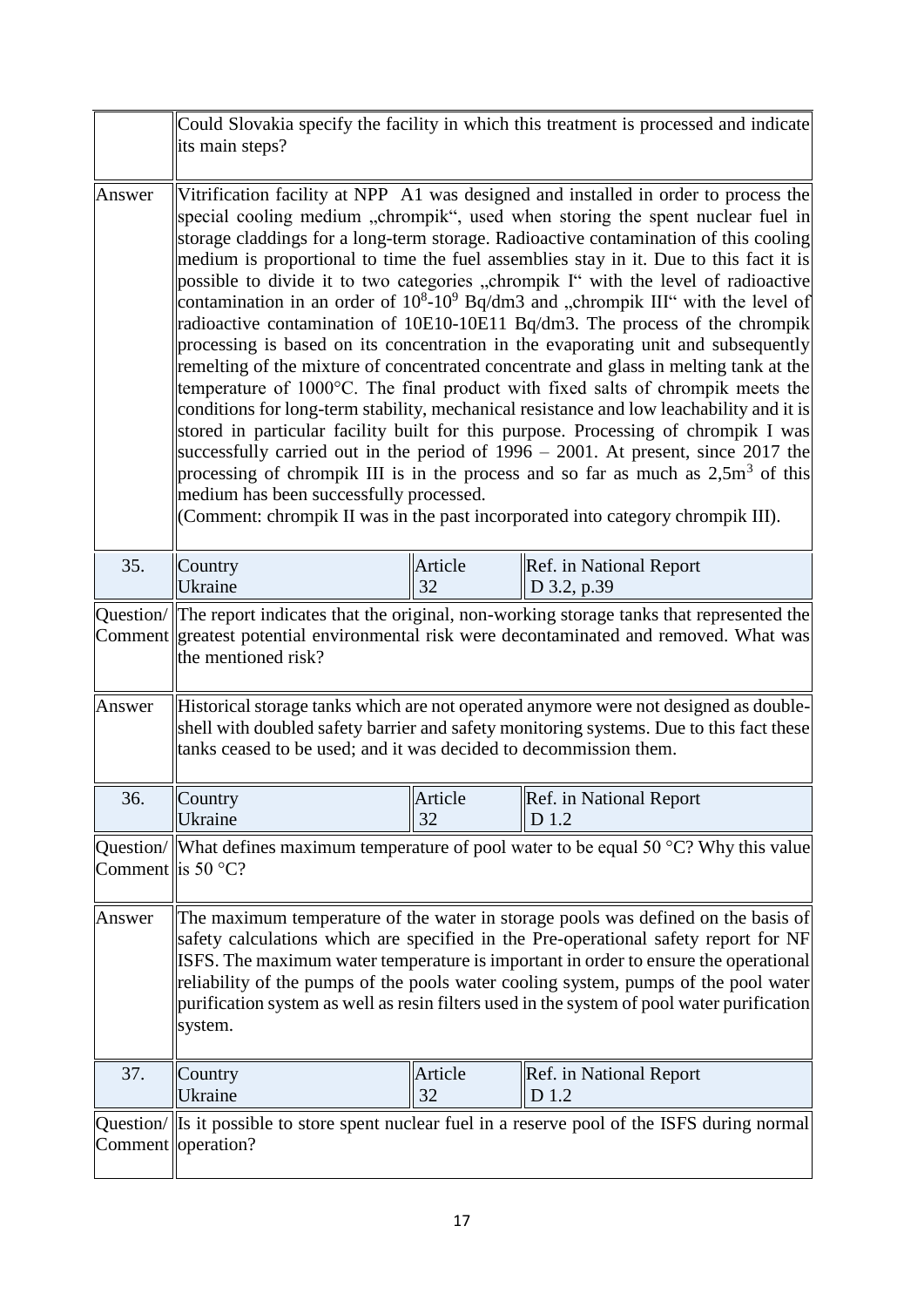| Answer               | During the normal operation it is not possible to store spent nuclear fuel in the ISFS<br>reserve pool. The function of the reserve pool can be fulfilled by any of the four ISFS<br>storage pools, which must be free in time when it is set apart as a reserve one. During<br>the normal operation it is a pool No. 117; the pools no. 116/1, 116/2 and 116/3 are<br>operational during the normal operation.                                                                                                            |               |                                                                                    |
|----------------------|----------------------------------------------------------------------------------------------------------------------------------------------------------------------------------------------------------------------------------------------------------------------------------------------------------------------------------------------------------------------------------------------------------------------------------------------------------------------------------------------------------------------------|---------------|------------------------------------------------------------------------------------|
| 38.                  | Country<br>Ukraine                                                                                                                                                                                                                                                                                                                                                                                                                                                                                                         | Article<br>32 | Ref. in National Report<br>D 1.2                                                   |
|                      | Question/ Do you take water samples from containers with spent nuclear fuel and perform<br>Comment gamma-spectrometric measurements of these water to assess the state of the SNF<br>cladding?                                                                                                                                                                                                                                                                                                                             |               |                                                                                    |
| Answer               | During each SNF import, a water sample is taken and assessed by means of gamma<br>spectrometry prior to the opening of the transport container C-30. After the water<br>analysis, if the result of the analysis is satisfactory, the transport container is unsealed<br>and the SNF is transferred to the ISFS storage pool.<br>The status of the stored SNF coverage is regularly monitored by a device Sipping in<br>in the scope defined in the Programme of operational inspections of the<br>pool<br>ISFS facilities. |               |                                                                                    |
| 39.                  | Country<br>Ukraine                                                                                                                                                                                                                                                                                                                                                                                                                                                                                                         | Article<br>32 | Ref. in National Report<br>B 2, p.15                                               |
| Question/            | Comment disposal facilities?                                                                                                                                                                                                                                                                                                                                                                                                                                                                                               |               | What is the type of the facilities in Jaslovské Bohunice and Mochovce – storage or |
| Answer               | At Jaslovské Bohunice site there are: Interim Spent Fuel Storage and Integral Storage<br>Fafility for RAW.<br>At Mochovce site there are: National Repository for low level RAW - Disposal,<br>Storage Facility for Institutional Waste, Disposal for contaminated soil and building<br>material.                                                                                                                                                                                                                          |               |                                                                                    |
| 40.                  | Country<br>Ukraine                                                                                                                                                                                                                                                                                                                                                                                                                                                                                                         | Article<br>32 | Ref. in National Report<br>D 2.5, p.33                                             |
| Question/<br>Comment | What does it mean "captured contaminated radioactive materials"?                                                                                                                                                                                                                                                                                                                                                                                                                                                           |               |                                                                                    |
| Answer               | Materials coming from different past activities (besides nuclear energetics)<br>originating from the whole territory of the Slovak Republic, but from unknown owner<br>or coming from illegal activity. Their occurrence is mainly in waste disposal sites,<br>ironworks, at border crossings, etc.                                                                                                                                                                                                                        |               |                                                                                    |
| 41.                  | Country<br><b>United States of America</b>                                                                                                                                                                                                                                                                                                                                                                                                                                                                                 | Article<br>32 | Ref. in National Report<br>Section D.1.2 pg. 23                                    |
|                      | Question/  Please provide information on the seismic standards for the interim spent fuel storage<br>Comment facility and what magnitude earthquake that the facility is designed to withstand? Is<br>Slovakia in an active seismic zone? What emergency response capabilities are<br>planned in the event of an earthquake to ensure safety functions are in place?                                                                                                                                                       |               |                                                                                    |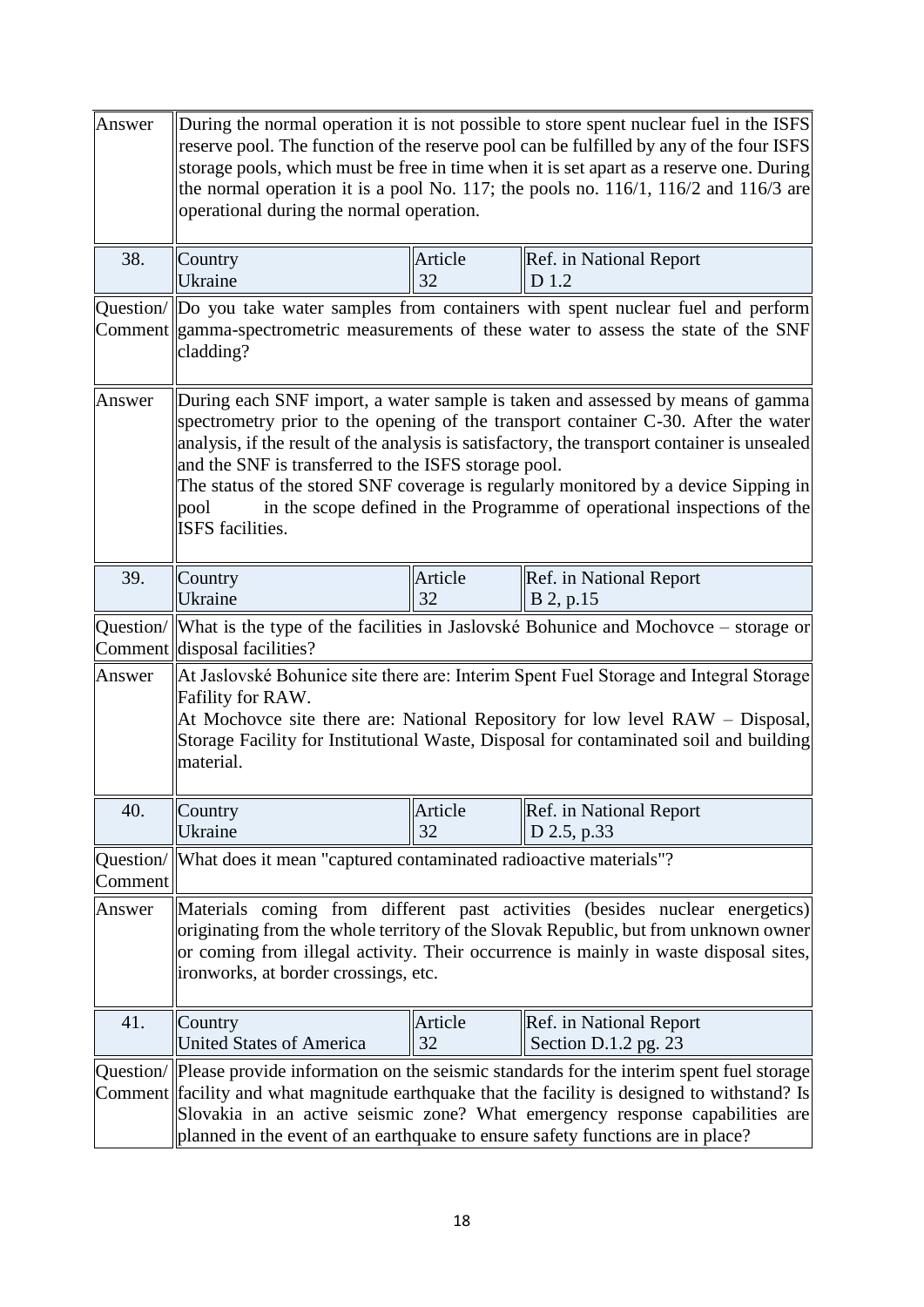| Answer    | The ISFS is situated in the location with the probability of the seismic event<br>occurrence once in every 10 000 years. For such location the following requirements                                                                                                                                                                                                                                                                                                                                                                                                                                                                                                                                                                                                                                                                                         |               |                                                                                                                                                                                                                                                                                                                                                                                                                                                                                                                                                                                                                                                                                                                                                                                                                                                                                                                                                                                                                                                                                                                                                                                                                                                                                                                                                                                                                       |  |
|-----------|---------------------------------------------------------------------------------------------------------------------------------------------------------------------------------------------------------------------------------------------------------------------------------------------------------------------------------------------------------------------------------------------------------------------------------------------------------------------------------------------------------------------------------------------------------------------------------------------------------------------------------------------------------------------------------------------------------------------------------------------------------------------------------------------------------------------------------------------------------------|---------------|-----------------------------------------------------------------------------------------------------------------------------------------------------------------------------------------------------------------------------------------------------------------------------------------------------------------------------------------------------------------------------------------------------------------------------------------------------------------------------------------------------------------------------------------------------------------------------------------------------------------------------------------------------------------------------------------------------------------------------------------------------------------------------------------------------------------------------------------------------------------------------------------------------------------------------------------------------------------------------------------------------------------------------------------------------------------------------------------------------------------------------------------------------------------------------------------------------------------------------------------------------------------------------------------------------------------------------------------------------------------------------------------------------------------------|--|
|           | are defined:<br>- resistance to earthquake with magnitude 8° of the MSK-64 scale,<br>- resistance to max. horizontal ground acceleration is 0,344 g,<br>- resistance to max. vertical ground acceleration is 0,214 g.                                                                                                                                                                                                                                                                                                                                                                                                                                                                                                                                                                                                                                         |               |                                                                                                                                                                                                                                                                                                                                                                                                                                                                                                                                                                                                                                                                                                                                                                                                                                                                                                                                                                                                                                                                                                                                                                                                                                                                                                                                                                                                                       |  |
|           | Pursuant to the Safety Guide No. NS-G-1.6, the SNF interim storage is listed in<br>seismic category 3 and therefore the systems, constructions and components having<br>impact on nuclear safety must have undergone the seismic retrofitting. During 1997 -<br>1999 reconstruction was performed including the project of seismic retrofitting of<br>ISFS, the objective of which was to increase the resistance of structural and<br>technological constructions to the level of international regulations and requirements<br>in compliance with performed geological and seismic surveys on site. By<br>implementing the above-mentioned project, it was achieved that even after possible<br>seismic event, all safety functions of the ISFS are secured to the level defined for the<br>locality of Jaslovské Bohunice ( $8^0$ MSK 64 on open terrain). |               |                                                                                                                                                                                                                                                                                                                                                                                                                                                                                                                                                                                                                                                                                                                                                                                                                                                                                                                                                                                                                                                                                                                                                                                                                                                                                                                                                                                                                       |  |
|           | workers is maintained."                                                                                                                                                                                                                                                                                                                                                                                                                                                                                                                                                                                                                                                                                                                                                                                                                                       |               | "Tools to maintain safety functions of Interim Spent Fuel Storage in case of seismic<br>event are described in operation documentation (more specifically "Solving Operation<br>Events"). They aim at restoring power and at restoring active cooling of spent fuel.<br>In case safety functions are not maintained, On-site Emergency Plan envisages that<br>On-site Emergency response is activated in due time and protection of JAVYS                                                                                                                                                                                                                                                                                                                                                                                                                                                                                                                                                                                                                                                                                                                                                                                                                                                                                                                                                                             |  |
| 42.       | Country<br><b>United States of America</b>                                                                                                                                                                                                                                                                                                                                                                                                                                                                                                                                                                                                                                                                                                                                                                                                                    | Article<br>32 | Ref. in National Report<br>Section K.4 pg. 147                                                                                                                                                                                                                                                                                                                                                                                                                                                                                                                                                                                                                                                                                                                                                                                                                                                                                                                                                                                                                                                                                                                                                                                                                                                                                                                                                                        |  |
| Question/ | success and challenges in stakeholder outreach efforts.                                                                                                                                                                                                                                                                                                                                                                                                                                                                                                                                                                                                                                                                                                                                                                                                       |               | The report notes Slovakia's efforts on public outreach and communications with<br>Comment stakeholders. Please describe the resources used in these activities. Does the public<br>actively engage in meetings with the authorities, in the preparation of summary<br>reports, attend open houses and access the web site? Please describe examples of                                                                                                                                                                                                                                                                                                                                                                                                                                                                                                                                                                                                                                                                                                                                                                                                                                                                                                                                                                                                                                                                |  |
| Answer    |                                                                                                                                                                                                                                                                                                                                                                                                                                                                                                                                                                                                                                                                                                                                                                                                                                                               |               | In respect of the proposed activities of the JAVYS, a.s., the communication with<br>public proceeds in line with the requirements of the Act on environmental impact<br>assessment, i.e. the documentation - intent, report on assessment is available to public<br>by means of EIA/SEA information system under the responsibility of the Ministry of<br>Environment of the SR, by means of the municipal offices of the affected<br>municipalities (official notice boards, websites). In concerned municipalities, there<br>are public discussions to the assessment report being held. JAVYS, a.s. informs public<br>on projects under preparation by means of a magazine entitled "JAVYS u nás", which<br>is being distributed to the surrounding concerned municipalities, as well as on its<br>website and information centres. In case of some of the activities, there were also<br>consultation days being organized during the time of publishing of intent and report<br>on assessment. Public did not attend these activities beyond the framework of the Act<br>No. 24/2006 Coll., except for the mayors of the concerned municipalities. On the<br>regular basis, the information on nuclear facilities operation, NPP decommissioning<br>and new project are being provided by means of Civil information committee<br>(Občianska informačná komisia). On the JAVYS, a.s. Company website, there is a |  |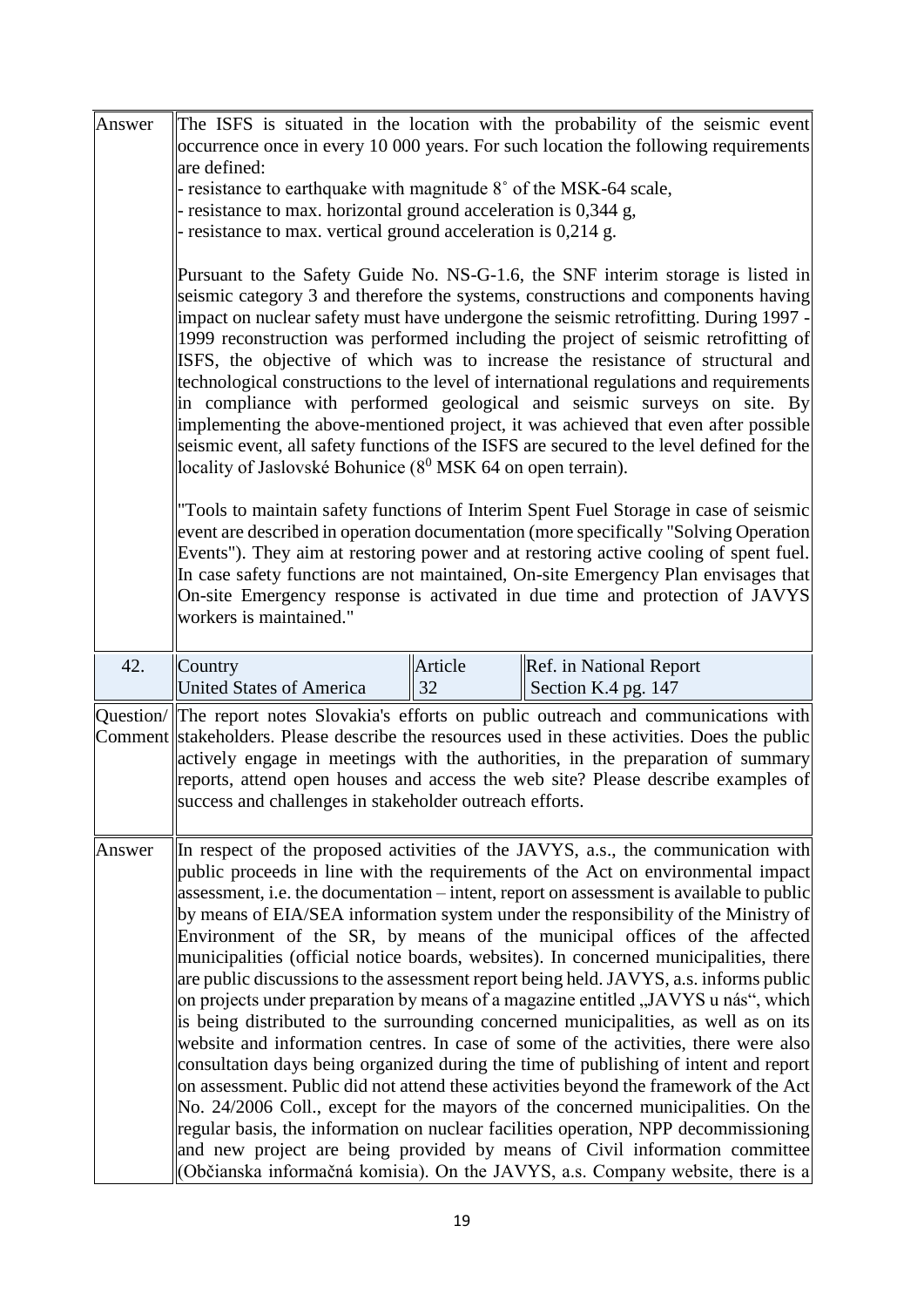|           | on it.                                                                                                                                                                                                                                                                                                                                                                                                                                                                                                                                                            |                   | form "Request for information", which may be used by citizens when acquiring<br>information on the Company's activities. Comments from the concerned parties are<br>considered during the entire process of the environmental impact assessment and are<br>stated in Final statements of the Ministry of Environment of the SR and subsequently<br>they are communicated to the authorizing decisions of the UJD SR, the public<br>concerned is also participant of the proceeding of issuance of authorizing decisions.<br>National report on safety of the spent fuel management and on the safety of radwaste<br>management is not a strategic document pursuant to the Act No. 24/2006 Coll., it is<br>not subject to the environmental impact assessment and the public does not comment<br>JAVYS, a.s. activities are, as a part of the National policy and National program for<br>RW and SF management in the Slovak Republic, presented to stakeholders and<br>communicated with public during presentations in company's Information Centres<br>and on the web site. Number of JAVYS ICs visitors was 2 636 in year 2016 and 2 673<br>in 2017. Number of JAVYS web site visitors was 61 147 in 2016 and 61 937 in 2017. |
|-----------|-------------------------------------------------------------------------------------------------------------------------------------------------------------------------------------------------------------------------------------------------------------------------------------------------------------------------------------------------------------------------------------------------------------------------------------------------------------------------------------------------------------------------------------------------------------------|-------------------|-----------------------------------------------------------------------------------------------------------------------------------------------------------------------------------------------------------------------------------------------------------------------------------------------------------------------------------------------------------------------------------------------------------------------------------------------------------------------------------------------------------------------------------------------------------------------------------------------------------------------------------------------------------------------------------------------------------------------------------------------------------------------------------------------------------------------------------------------------------------------------------------------------------------------------------------------------------------------------------------------------------------------------------------------------------------------------------------------------------------------------------------------------------------------------------------------------------------------------------|
| 43.       | Country                                                                                                                                                                                                                                                                                                                                                                                                                                                                                                                                                           | Article           | Ref. in National Report                                                                                                                                                                                                                                                                                                                                                                                                                                                                                                                                                                                                                                                                                                                                                                                                                                                                                                                                                                                                                                                                                                                                                                                                           |
|           | Croatia                                                                                                                                                                                                                                                                                                                                                                                                                                                                                                                                                           | 32.2.1            | D, 25                                                                                                                                                                                                                                                                                                                                                                                                                                                                                                                                                                                                                                                                                                                                                                                                                                                                                                                                                                                                                                                                                                                                                                                                                             |
|           | Question/ Were there any safety upgrade modifications implemented in the ISFSF as the result<br>Comment of performed Stress Tests required by UJD?                                                                                                                                                                                                                                                                                                                                                                                                                |                   |                                                                                                                                                                                                                                                                                                                                                                                                                                                                                                                                                                                                                                                                                                                                                                                                                                                                                                                                                                                                                                                                                                                                                                                                                                   |
| Answer    | Within the increasing of safety functions of the ISFS after the stress tests, a change of<br>manual start of back-up source of electrical energy (diesel generator) has been<br>performed to the automatic start. Also the process "Seismic event" has been<br>developed which was subsequently incorporated into operational procedure "Solution<br>of fault conditions in ISFS" (see Chapter 1.2 of the NR).                                                                                                                                                    |                   |                                                                                                                                                                                                                                                                                                                                                                                                                                                                                                                                                                                                                                                                                                                                                                                                                                                                                                                                                                                                                                                                                                                                                                                                                                   |
| 44.       | Country<br>Germany                                                                                                                                                                                                                                                                                                                                                                                                                                                                                                                                                | Article<br>32.2.1 | Ref. in National Report<br>pp. 30-31, Section D.2.4                                                                                                                                                                                                                                                                                                                                                                                                                                                                                                                                                                                                                                                                                                                                                                                                                                                                                                                                                                                                                                                                                                                                                                               |
|           | Question/ Integral Storage Facility for RAW – Interim storage of radioactive wastes:<br>Comment The new Integral Storage Facility for Radioactive Waste (IS RAW) at Jaslovské<br>Bohunice site will be used only for interim storage of solid and solidified radioactive<br>waste, originating from decommissioning of nuclear power plants. The completion of<br>construction of the facility was scheduled for November 2017.<br>Has construction meanwhile been completed? If not, what is the new schedule for<br>completion of construction of the facility? |                   |                                                                                                                                                                                                                                                                                                                                                                                                                                                                                                                                                                                                                                                                                                                                                                                                                                                                                                                                                                                                                                                                                                                                                                                                                                   |
| Answer    | On 07.02.2018 the Decision of the UJD SR No. 444/2017 entered into force, by which<br>permission to use the building of nuclear facility IS RAW has been issued.                                                                                                                                                                                                                                                                                                                                                                                                  |                   |                                                                                                                                                                                                                                                                                                                                                                                                                                                                                                                                                                                                                                                                                                                                                                                                                                                                                                                                                                                                                                                                                                                                                                                                                                   |
| 45.       | Country<br>Croatia                                                                                                                                                                                                                                                                                                                                                                                                                                                                                                                                                | Article<br>32.2.3 | Ref. in National Report<br>D, 30                                                                                                                                                                                                                                                                                                                                                                                                                                                                                                                                                                                                                                                                                                                                                                                                                                                                                                                                                                                                                                                                                                                                                                                                  |
| Question/ | Comment What is the total amount of activity which can be accepted in the facility?                                                                                                                                                                                                                                                                                                                                                                                                                                                                               |                   | What is going to be storage capacity of the IS RAW which is still under construction?                                                                                                                                                                                                                                                                                                                                                                                                                                                                                                                                                                                                                                                                                                                                                                                                                                                                                                                                                                                                                                                                                                                                             |
| Answer    | New interim storage (IS RAW) in Jaslovské Bohunice site is already in operation and<br>it will be used for a temporary storage of solid and solidified radioactive waste coming<br>from the nuclear power plants decommissioning.                                                                                                                                                                                                                                                                                                                                 |                   |                                                                                                                                                                                                                                                                                                                                                                                                                                                                                                                                                                                                                                                                                                                                                                                                                                                                                                                                                                                                                                                                                                                                                                                                                                   |